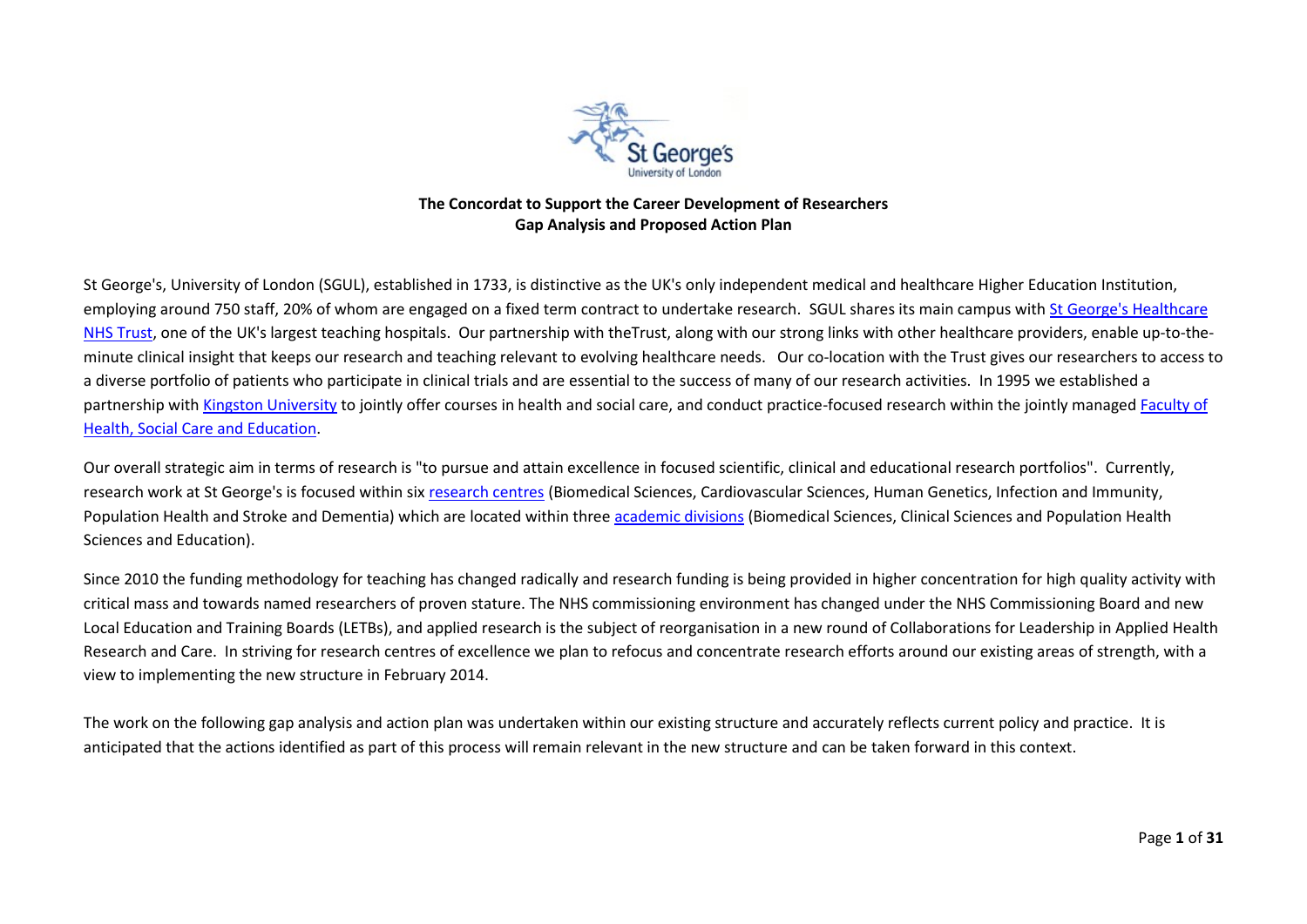The gap analysis against the Concordat was carried out between June-August 2013. The process involved seeking the views of research staff, research leaders and senior managers from across SGUL. A total of nine meetings were conducted, coupled with email requests for contributions. The gap analysis involved reviewing each of the Concordat Principles, identifying and confirming current practice and ways in which current practices could be improved. We also drew on the results of the Careers in Research Online Survey 2013 and the Principal Investigators and Research Leaders Survey 2013 as additional evidence.

The Head of Staff Development will have overall responsibility for taking the action plan forward and progress will be reviewed at six month intervals (in April and October), by the newly established Contract Research Staff Representative Group and the existing Research Strategy Committee. These two groups will be instrumental in evaluating our self-assessment in October 2015 which will also include feedback from CROS 2015.

**Items in green are to be carried over to the action plan for November 2015-November 2017.**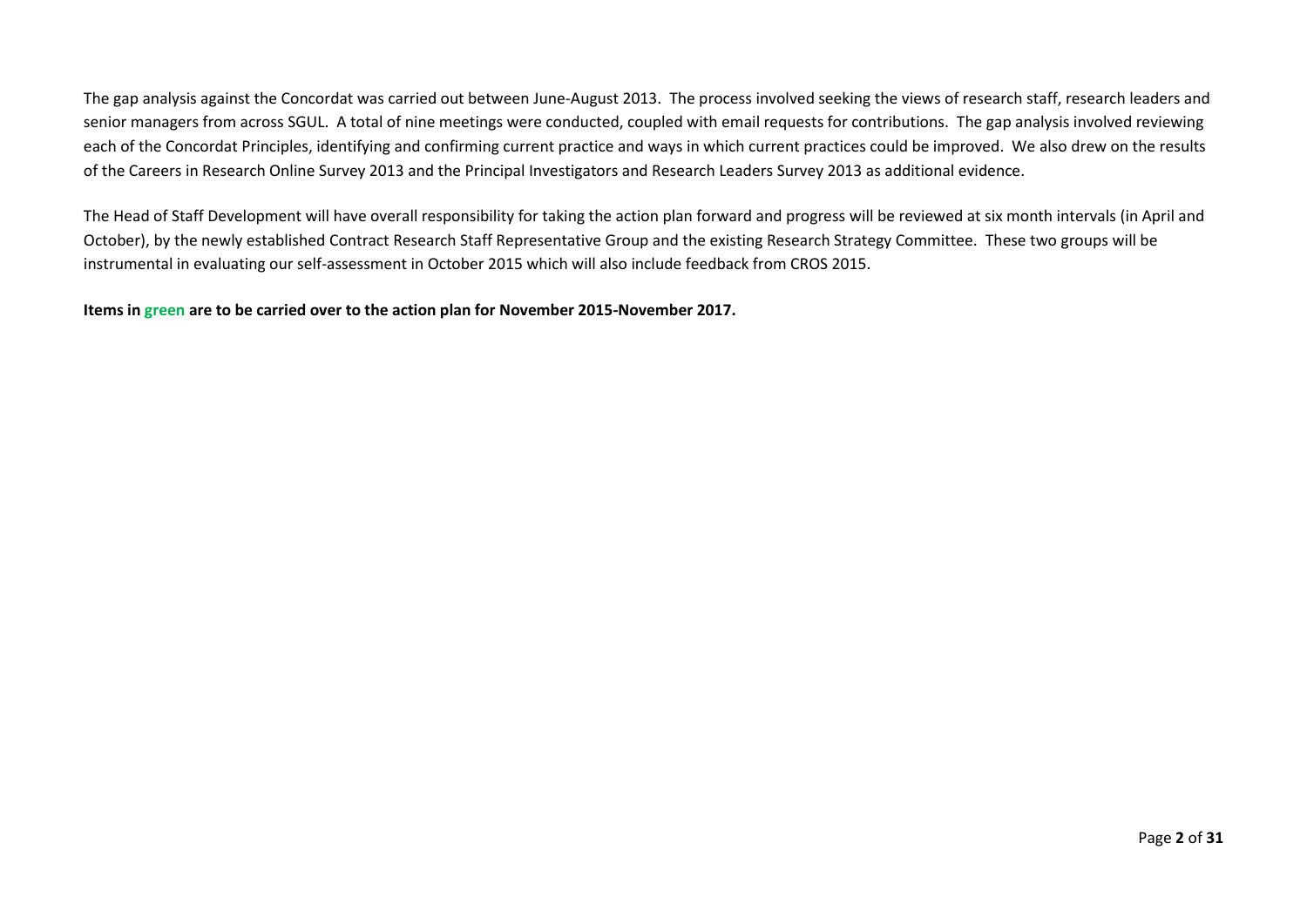| <b>Principle 1</b><br><b>Recruitment and Selection</b>                                                                                                                                                                                                                |                                                                                                                                                                                                                                                                                                                                                                                                                                                                                                                                                                                                                                                                                                                                                                                    |                                                                                                                          |                                                                       |                                                            |                                                                                                                                                                                                                                                                                                                                                                   |
|-----------------------------------------------------------------------------------------------------------------------------------------------------------------------------------------------------------------------------------------------------------------------|------------------------------------------------------------------------------------------------------------------------------------------------------------------------------------------------------------------------------------------------------------------------------------------------------------------------------------------------------------------------------------------------------------------------------------------------------------------------------------------------------------------------------------------------------------------------------------------------------------------------------------------------------------------------------------------------------------------------------------------------------------------------------------|--------------------------------------------------------------------------------------------------------------------------|-----------------------------------------------------------------------|------------------------------------------------------------|-------------------------------------------------------------------------------------------------------------------------------------------------------------------------------------------------------------------------------------------------------------------------------------------------------------------------------------------------------------------|
| research.                                                                                                                                                                                                                                                             | Recognition of the importance of recruiting, selecting and retaining researchers with the highest potential to achieve excellence in                                                                                                                                                                                                                                                                                                                                                                                                                                                                                                                                                                                                                                               |                                                                                                                          |                                                                       |                                                            | <b>Progress</b>                                                                                                                                                                                                                                                                                                                                                   |
| <b>Concordat Statement</b>                                                                                                                                                                                                                                            | <b>Current Policy and Practice</b>                                                                                                                                                                                                                                                                                                                                                                                                                                                                                                                                                                                                                                                                                                                                                 | <b>Action</b>                                                                                                            | <b>Responsibility</b>                                                 | <b>Timescale</b>                                           | 2 year review                                                                                                                                                                                                                                                                                                                                                     |
| 1.1 Members of the UK<br>research community should<br>understand that researchers<br>are chosen primarily for their<br>ability to advance research at<br>an institution.                                                                                              | One of the key strategic aims in our Strategic Plan<br>2010-2015 is: "To pursue and attain excellence in<br>a focused scientific, clinical and educational<br>research portfolio". In order to achieve this we<br>have set one of our key strategic enablers as: "To<br>strive to attract, retain and nurture the most<br>talented staff."<br>Our Recruitment and Selection Policy sets out the<br>processes and procedures to ensure a fair and<br>transparent recruitment process. We ensure that<br>the Policy is reviewed regularly and appropriate<br>revisions made.<br>The full Policy is made available to all staff on our<br>intranet pages and all recruiting managers are<br>made aware of the process and requirements in<br>advance of any recruitment taking place. | Annual review and<br>revision of<br>Recruitment and<br>Selection Policy.                                                 | Deputy<br>Director of<br>Human<br>Resources                           | Annually-<br>December<br>2013<br>December<br>2014          | <b>Recruitment and</b><br><b>Selection Policy was</b><br>updated in 2013 and is<br>now scheduled to be<br>reviewed in Spring<br>2016.<br>Managers are required<br>to attend recruitment<br>and selection training<br>if they have no<br>experience in<br>recruitment. These<br>training sessions are<br>run bi-monthly. 40<br>participants since<br>January 2014. |
| 1.2 Employers should strive<br>to attract excellence and<br>respect diversity (ref Principle<br>6). Recruitment and selection<br>procedures should be<br>informative, transparent, and<br>open to all qualified<br>applicants regardless of<br>background. Person and | For all vacant posts a full job description and<br>person specification is required.<br>All jobs are advertised on our recruitment<br>website, on jobs.ac.uk and in other relevant<br>journals.<br>We use a bespoke e-recruitment system which<br>uses the key competences identified in the                                                                                                                                                                                                                                                                                                                                                                                                                                                                                       | Embed upgrade of e-<br>recruitment system<br>to ensure effective<br>monitoring of<br>applicants.<br>Information used for | Deputy<br>Director of HR<br>with<br>Recruitment<br>Co-ordinator<br>HR | Upgrade fully<br>functional by<br>April 2014<br>By October | The updated e-<br>recruitment system<br>went live in 2015 after<br>some delays. The first<br>monitoring reports<br>will be prepared in<br>spring 2016.<br>100% of CROS 2015                                                                                                                                                                                       |
| vacancy specifications must                                                                                                                                                                                                                                           | person specification to formulate specific areas of                                                                                                                                                                                                                                                                                                                                                                                                                                                                                                                                                                                                                                                                                                                                | <b>Equality &amp; Diversity</b>                                                                                          | Information                                                           | 2014                                                       | respondents received                                                                                                                                                                                                                                                                                                                                              |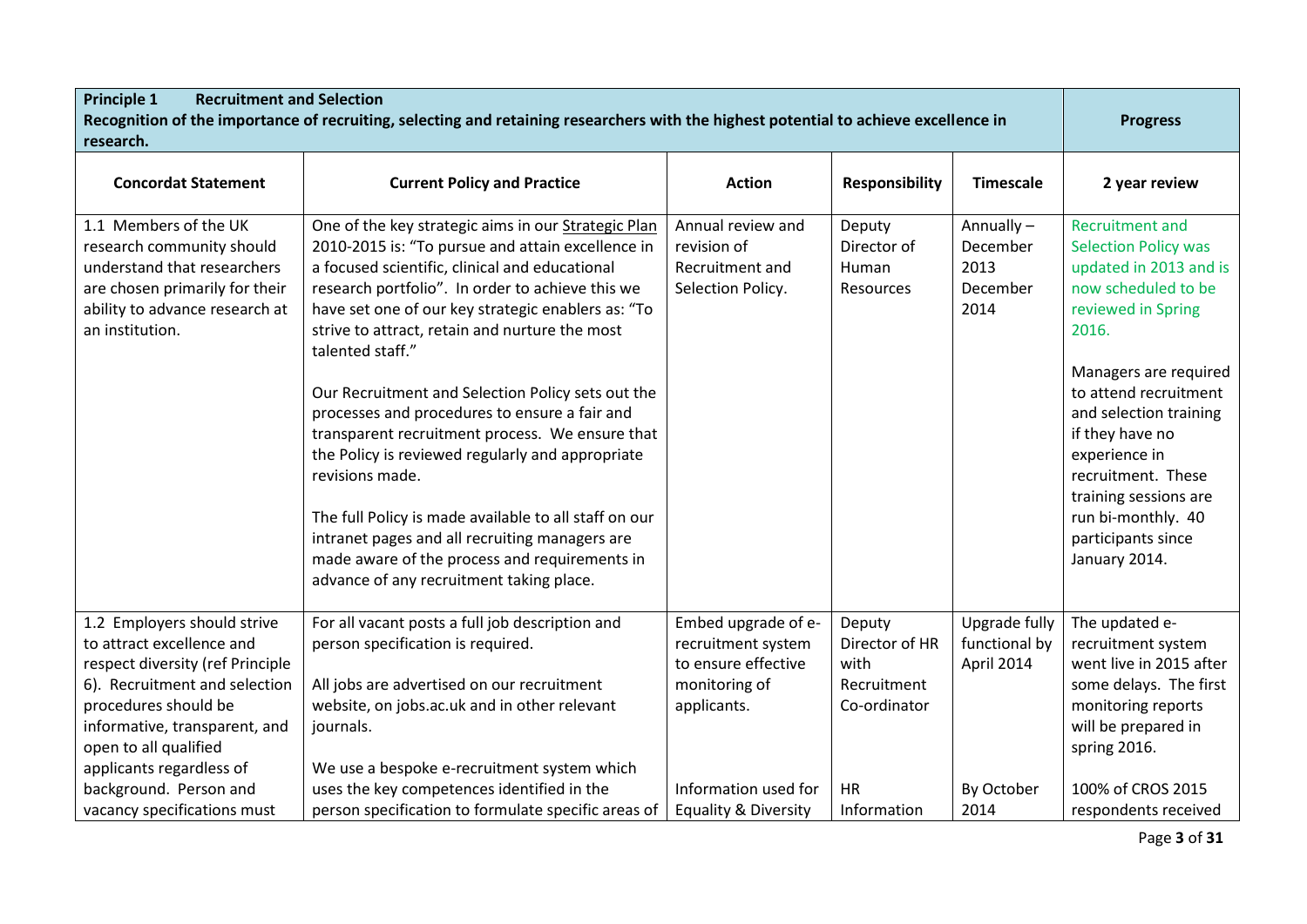| clearly identify the skills<br>required for the post and<br>these requirements should be<br>relevant to the role.                | questioning on the application form, ensuring all<br>requirements and skills are clearly identified. The<br>e-recruitment system is due to be upgraded early<br>2014. This upgrade will add the facility to<br>capture personal characteristics at the point of<br>application so that we can monitor and obtain<br>data on applicants' profiles and their path<br>through the recruitment process. This will inform<br>whether any follow-up action required. | monitoring purposes<br>to be included as<br>part of our Public<br><b>Sector Equality</b><br>Disclosure.                                                                                                        | Officer               |                                       | a job description, the<br>qualifications required<br>of the role, and the<br>details of the specialist<br>research skills<br>required of the post<br>holder (Q19.1, 19.2,<br>$19.3$ ). |
|----------------------------------------------------------------------------------------------------------------------------------|----------------------------------------------------------------------------------------------------------------------------------------------------------------------------------------------------------------------------------------------------------------------------------------------------------------------------------------------------------------------------------------------------------------------------------------------------------------|----------------------------------------------------------------------------------------------------------------------------------------------------------------------------------------------------------------|-----------------------|---------------------------------------|----------------------------------------------------------------------------------------------------------------------------------------------------------------------------------------|
| 1.3 Research posts should<br>only be advertised as a fixed-<br>term post where there is a<br>recorded and justifiable<br>reason. | In accordance with our policy on the<br>Management of Fixed Term Contracts, the<br>majority of our fixed term contracts are linked to<br>time limited research funding and as such the use<br>of fixed term contracts is considered justifiable.<br>We review the use of fixed term contracts on an<br>annual basis.                                                                                                                                           | Maintain annual<br>review of fixed term<br>contracts to ensure<br>that they are being<br>used appropriately.<br>Also to ensure that<br>where possible staff<br>are transferred to<br>open-ended<br>employment. | Deputy<br>Director HR | Annual-<br>August 2014<br>August 2015 | Annual review<br>completed in October<br>2014 and the 2015<br>annual review is due<br>to commence in<br>November2015.                                                                  |
| 1.4 To assure fairness,                                                                                                          | Our Recruitment and Selection policy states that                                                                                                                                                                                                                                                                                                                                                                                                               | All recruitment panel                                                                                                                                                                                          | Recruiting            | Ongoing-                              | Recruitment and                                                                                                                                                                        |
| consistency and the best<br>assessment of the candidates'                                                                        | at least one member of the recruiting panel<br>should have attended recruitment and selection                                                                                                                                                                                                                                                                                                                                                                  | members to attend<br>Recruitment and                                                                                                                                                                           | Managers              | review every<br>three                 | selection training is<br>undertaken by                                                                                                                                                 |
| potential, recruitment and                                                                                                       | training within the previous 3 years. Ideally, all                                                                                                                                                                                                                                                                                                                                                                                                             | Selection training.                                                                                                                                                                                            |                       | months                                | recruiting managers.                                                                                                                                                                   |
| progression panels should                                                                                                        | members of the panel should have attended this                                                                                                                                                                                                                                                                                                                                                                                                                 |                                                                                                                                                                                                                |                       | (during                               |                                                                                                                                                                                        |
| reflect diversity as well as a                                                                                                   | training - this is noted on the Recruitment                                                                                                                                                                                                                                                                                                                                                                                                                    |                                                                                                                                                                                                                |                       | 2014/15                               |                                                                                                                                                                                        |
| range of experience and                                                                                                          | Request Form and monitored by the Recruitment                                                                                                                                                                                                                                                                                                                                                                                                                  |                                                                                                                                                                                                                |                       |                                       |                                                                                                                                                                                        |
| expertise. In order to                                                                                                           | Co-ordinator.                                                                                                                                                                                                                                                                                                                                                                                                                                                  | Attendance to be                                                                                                                                                                                               | Recruitment           | Review at                             | Recruitment                                                                                                                                                                            |
| promote these values,                                                                                                            |                                                                                                                                                                                                                                                                                                                                                                                                                                                                | monitored on a                                                                                                                                                                                                 | Co-ordinator          | three month                           | Coordinator role was                                                                                                                                                                   |
| individuals who are members                                                                                                      | All interview candidates are offered the                                                                                                                                                                                                                                                                                                                                                                                                                       | three monthly basis.                                                                                                                                                                                           |                       | intervals.                            | made redundant.                                                                                                                                                                        |
| of recruitment and promotion                                                                                                     | opportunity to receive feedback and this can be                                                                                                                                                                                                                                                                                                                                                                                                                |                                                                                                                                                                                                                |                       | (during                               | Monitoring to                                                                                                                                                                          |
| panels should have received                                                                                                      | requested from the Recruitment Co-ordinator                                                                                                                                                                                                                                                                                                                                                                                                                    |                                                                                                                                                                                                                |                       | 2014/15                               | recommence in                                                                                                                                                                          |
| relevant recent training.                                                                                                        | and the Recruiting Manager. We also have a                                                                                                                                                                                                                                                                                                                                                                                                                     |                                                                                                                                                                                                                |                       |                                       | November 2015                                                                                                                                                                          |
| Unsuccessful applicants                                                                                                          | process for providing feedback to people who                                                                                                                                                                                                                                                                                                                                                                                                                   |                                                                                                                                                                                                                |                       |                                       |                                                                                                                                                                                        |
| should be given appropriate                                                                                                      | have been unsuccessful at the initial application                                                                                                                                                                                                                                                                                                                                                                                                              |                                                                                                                                                                                                                |                       |                                       | Unconscious bias                                                                                                                                                                       |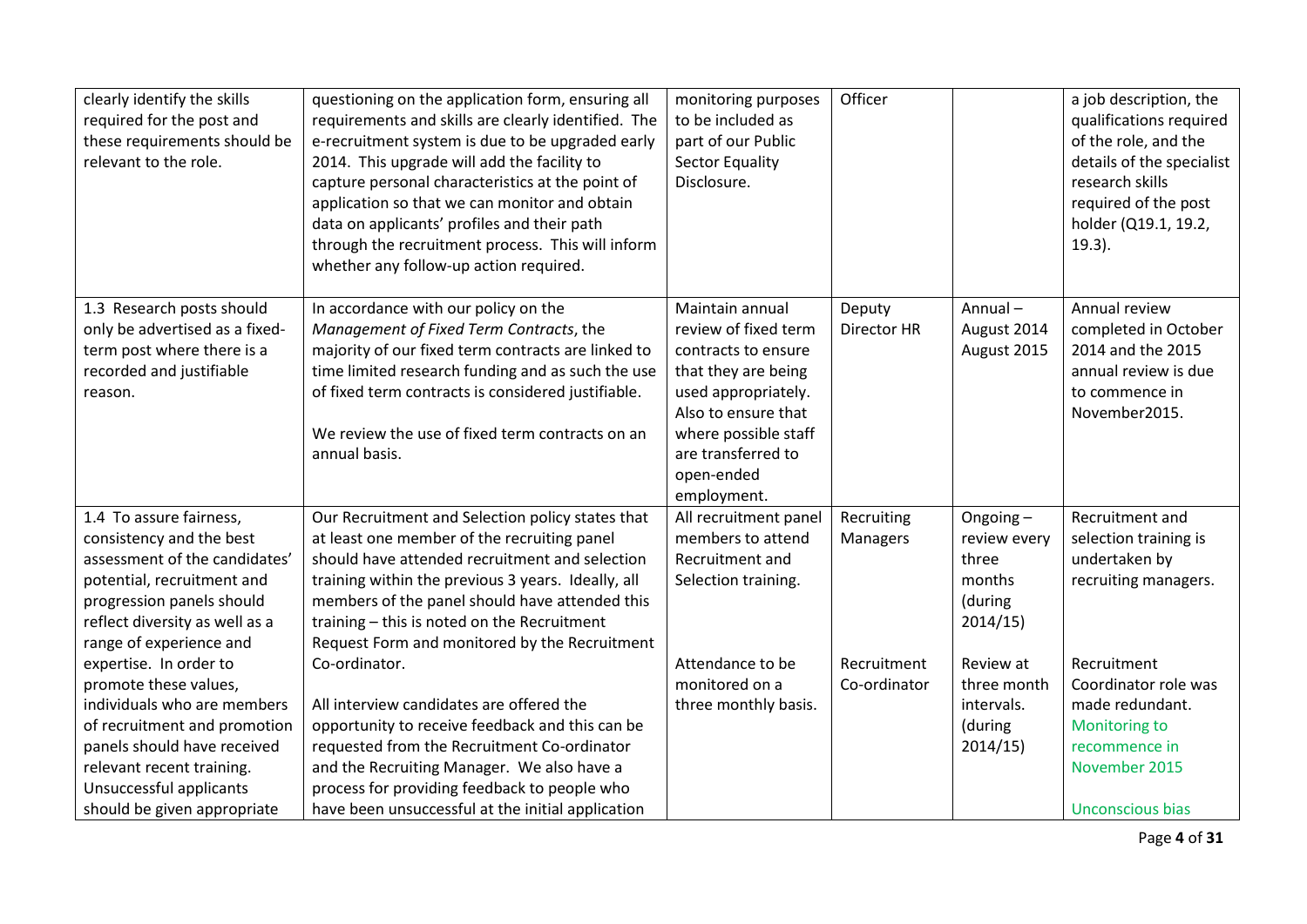| feedback if requested as this<br>may be of assistance to the<br>research in considering their<br>further career development.                                                                                   | stage.                                                                                                                                                                                                                                                                                                                                                                                 |                                  |                       |                  | workshops for<br>managers in relation<br>to recruitment and<br>promotions are<br>planned for the Spring<br>2016 to further<br>develop managerial<br>skills. |  |  |
|----------------------------------------------------------------------------------------------------------------------------------------------------------------------------------------------------------------|----------------------------------------------------------------------------------------------------------------------------------------------------------------------------------------------------------------------------------------------------------------------------------------------------------------------------------------------------------------------------------------|----------------------------------|-----------------------|------------------|-------------------------------------------------------------------------------------------------------------------------------------------------------------|--|--|
| 1.5 The level of pay or grade<br>for researchers should be<br>determined according to the<br>requirements of the post,<br>consistent with the pay and<br>grading arrangements of the<br>research organisation. | All new posts in SGUL (including research posts)<br>are evaluated using HERA (Higher Education Role<br>Analysis) which determines the grade of post and<br>appropriate salary grade on the nationally agreed<br>pay framework.<br>Where identified as necessary, and following<br>analysis of market data, we are able to apply a<br>market supplement for highly technical expertise. | No further action<br>identified. |                       |                  | SGUL continues to<br>utilise HERA for<br>grading posts.                                                                                                     |  |  |
| <b>Principle 2</b><br><b>Recognition and Value</b><br>Researchers are recognised and valued by their employing organisation as an essential part of their organisation's human resources and                   |                                                                                                                                                                                                                                                                                                                                                                                        |                                  |                       |                  |                                                                                                                                                             |  |  |
|                                                                                                                                                                                                                |                                                                                                                                                                                                                                                                                                                                                                                        |                                  |                       |                  | <b>Progress</b>                                                                                                                                             |  |  |
|                                                                                                                                                                                                                | a key component of their overall strategy to develop and deliver world-class research.<br><b>Current Policy and Practice</b>                                                                                                                                                                                                                                                           | <b>Action</b>                    | <b>Responsibility</b> | <b>Timescale</b> | 2 year review                                                                                                                                               |  |  |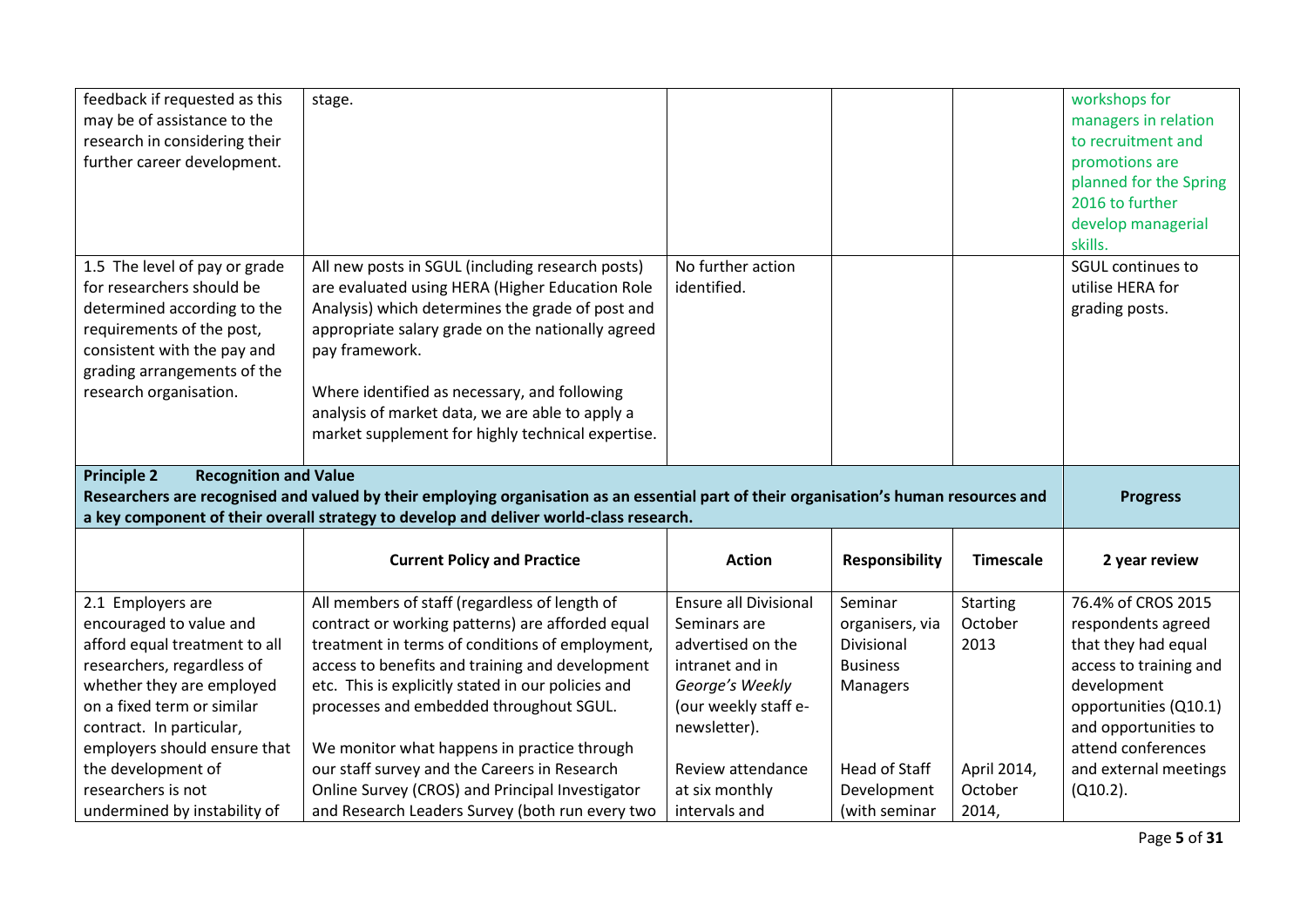| employment contracts. This     | years).                                            | monitor impact         | organisers)          | April 2015,   | Seminars are                |
|--------------------------------|----------------------------------------------------|------------------------|----------------------|---------------|-----------------------------|
| approach should be             |                                                    | through CROS 2015.     |                      | October       | advertised locally, on      |
| embedded throughout all        | Some of the feedback from the CROS 2013 survey     |                        |                      | 2015          | the intranet and on         |
| departmental structures and    | indicated that whilst contract researchers feel    |                        |                      |               | external website.           |
| systems.                       | integrated into their immediate research group,    |                        |                      |               | Attendance is circa 20      |
|                                | they feel less integrated into the research        |                        |                      |               | people for each             |
|                                | community of SGUL as a whole. Some of the          |                        |                      |               | divisional seminar.         |
|                                | suggestions as to how this could be improved       |                        |                      |               |                             |
|                                | include - advertising all Divisional seminars on   | Create an internal     | <b>Head of Staff</b> | By April 2014 | Mailing list has been       |
|                                | the portal so that researchers in other parts of   | mail base for          | Development          |               | used to inform              |
|                                | the organisation can attend, creating an internal  | contract research      |                      |               | researchers about           |
|                                | mailbase, establishing a representative group      | staff to improve lines |                      |               | career development          |
|                                | (the first meeting of which was held in            | of communication.      |                      |               | opportunities and           |
|                                | September 2013).                                   |                        |                      |               | Associate Dean blog         |
|                                |                                                    |                        |                      |               | on a regular basis.         |
|                                |                                                    | Agree and publish      | Head of Staff        | By end        | <b>Staff representative</b> |
|                                |                                                    | annual meetings        | Development          | November      | group has lapsed but        |
|                                |                                                    | programme for          |                      | 2013          | is now being revived        |
|                                |                                                    | Representative         |                      |               | with a small group of       |
|                                |                                                    | Group.                 |                      |               | contract researchers,       |
|                                |                                                    |                        |                      |               | which will inform           |
|                                |                                                    |                        |                      |               | career development          |
|                                |                                                    |                        |                      |               | provision and other         |
|                                |                                                    |                        |                      |               | organisational              |
|                                |                                                    |                        |                      |               | matters. This group         |
|                                |                                                    |                        |                      |               | will now been grown         |
|                                |                                                    |                        |                      |               | and will be action-         |
|                                |                                                    |                        |                      |               | oriented rather than        |
|                                |                                                    |                        |                      |               | representing views.         |
| 2.2 Commitment by everyone     | Our policy on the use of fixed term contracts sets | Maintain annual        | Deputy               | Annual-       | Annual review took          |
| involved to improving the      | out the process for the use of and the             | review of fixed term   | Director HR          | August 2014   | place in                    |
| stability of employment        | management of fixed term contracts. This is        | contracts to ensure    |                      | August 2015   | September/October           |
| conditions for researchers and | adopted throughout the institution.                | that their continued   |                      |               | 2014 and is due to          |
| implementing and abiding by    |                                                    | use is in line with    |                      |               | commence for 2015.          |
| the principles and terms laid  | We review the use of fixed term contracts on an    | agreed policy and      |                      |               |                             |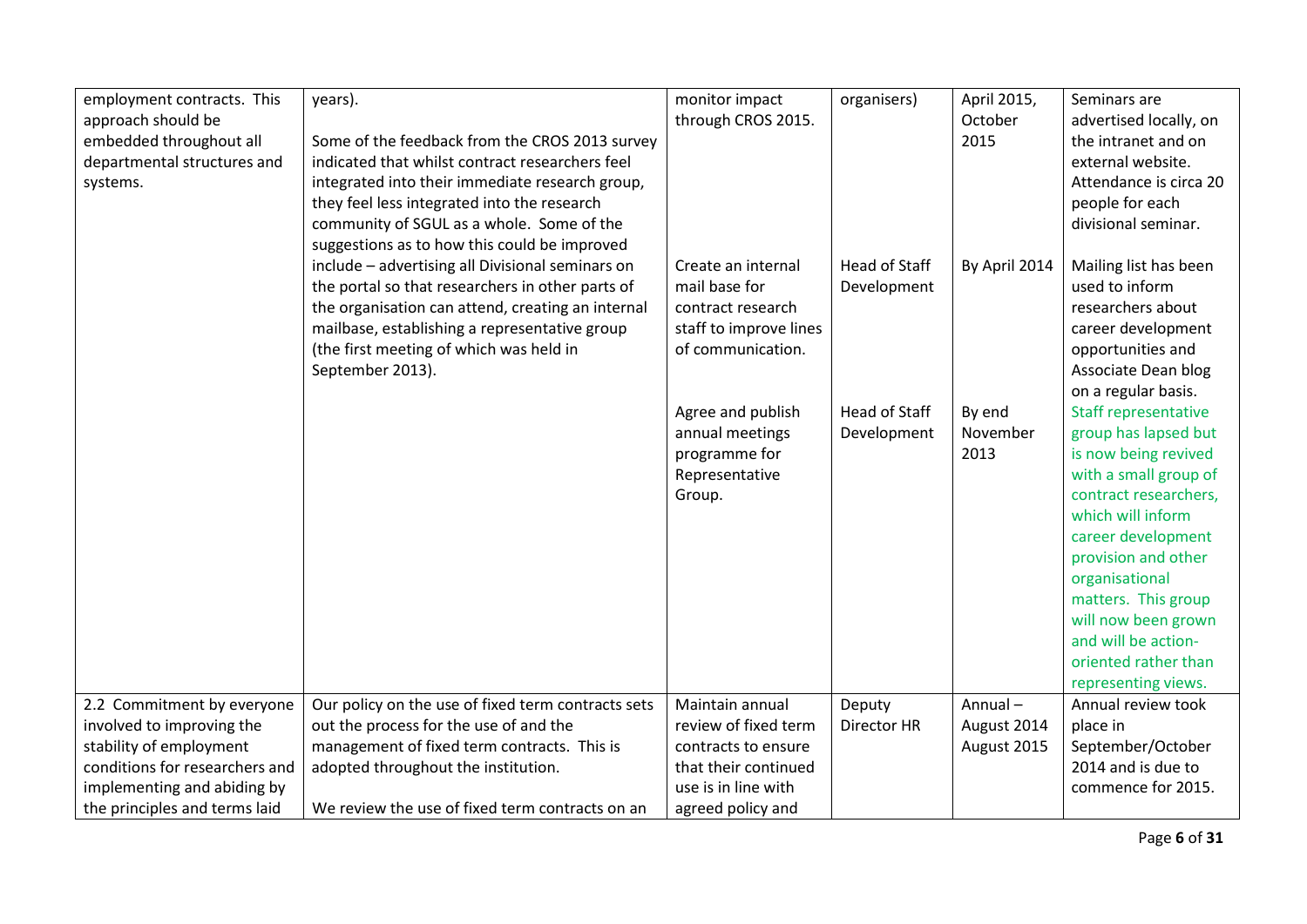| down in the Fixed Term               | annual basis.                                   | convert fixed term   |                |              |                         |
|--------------------------------------|-------------------------------------------------|----------------------|----------------|--------------|-------------------------|
| <b>Employees (Prevention of Less</b> |                                                 | employees to open    |                |              |                         |
| Favourable Treatment)                |                                                 | ended contracts      |                |              |                         |
| Regulations (2002) and Joint         |                                                 | where appropriate.   |                |              |                         |
| Negotiating Committee for            |                                                 |                      |                |              |                         |
| <b>Higher Education Staff</b>        |                                                 |                      |                |              |                         |
| (JNCHES) guidance on the use         |                                                 |                      |                |              |                         |
| of fixed-term contracts will         |                                                 |                      |                |              |                         |
| provide benefits for                 |                                                 |                      |                |              |                         |
| researchers, research                |                                                 |                      |                |              |                         |
| managers, and their                  |                                                 |                      |                |              |                         |
| organisations.                       |                                                 |                      |                |              |                         |
|                                      |                                                 |                      |                |              |                         |
| 2.3 Research managers                | We provide an in-house programme of             | Ensure consistency   | Heads of       | Appropriate  | 61.5% of CROS 2015      |
| should be required to                | management development which is available to    | of academic          | Institutes and | performance  | respondents felt that   |
| participate in active                | all members of staff.                           | performance          | senior         | standards    | overall the appraisal   |
| performance management,              |                                                 | standards for        | managers in    | regarding    | process (Personal       |
| including career development         | All members of staff are expected to have an    | research leaders (to | the new SGUL   | management   | Review) was useful or   |
| guidance, and supervision of         | annual personal review and this is monitored    | include conducting   | Institute      | of contract  | very useful (Q14.2).    |
| those who work in their              | centrally.                                      | Personal Reviews for | structure.     | researchers  |                         |
| teams. Employers should              |                                                 | contract             |                | to be fully  | 69.2% of CROS 2015      |
| ensure that research                 | During their annual Personal Review, academic   | researchers).        |                | embedded in  | respondents felt that   |
| managers are made aware of,          | staff (at the level of lecturer and above),     |                      |                | Personal     | the PR process was      |
| and understand their                 | including research leaders and principal        |                      |                | Review by    | useful or very useful   |
| responsibilities for the             | investigators, are expected to demonstrate they |                      |                | April 2015.  | to help them focus on   |
| management of researchers            | meet set performance standards, which set out   |                      |                |              | their career            |
| and should provide training          | expectations related to research, teaching,     |                      |                | Interim      | aspirations and how     |
| opportunities, including             | scholarship, enterprise and leadership and      |                      |                | review April | these were met by       |
| equality and diversity training,     | management.                                     |                      |                | 2014.        | their current role      |
| to support research managers         |                                                 |                      |                |              | $(Q14.3)$ .             |
| in doing this. Institutions will     |                                                 |                      |                |              |                         |
| wish to consider how research        |                                                 |                      |                |              | 90% of staff in the     |
| managers' performance in             |                                                 |                      |                |              | research institutes had |
| these areas is developed,            |                                                 |                      |                |              | a PR in 2014,           |
| assessed and rewarded, and           |                                                 |                      |                |              | compared to 68% in      |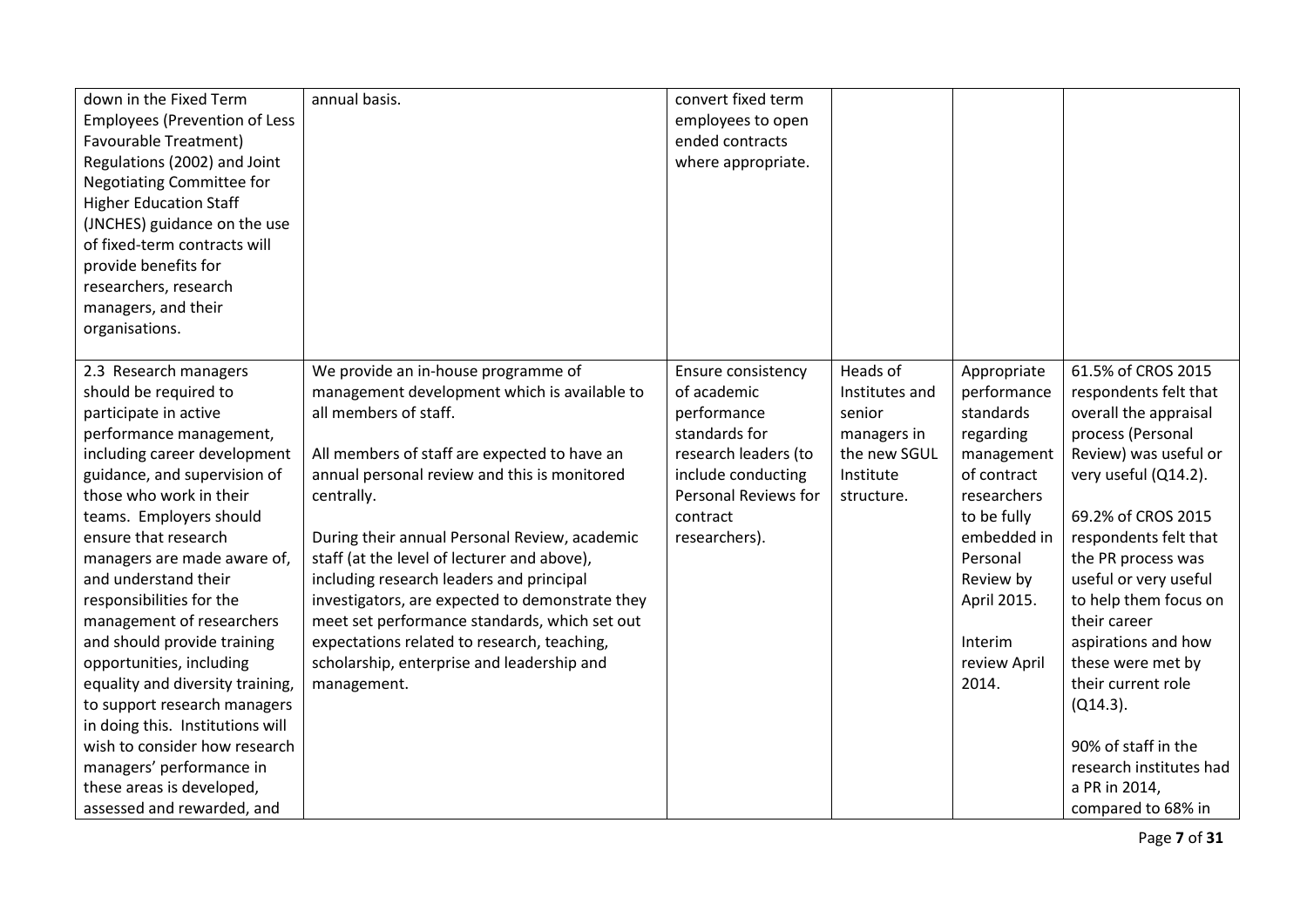| how effectively this supports   |                                                    |                       |                |            | 2013.                  |
|---------------------------------|----------------------------------------------------|-----------------------|----------------|------------|------------------------|
| good research management.       |                                                    |                       |                |            |                        |
|                                 |                                                    |                       |                |            | More targeted          |
|                                 |                                                    |                       |                |            | approach for training  |
|                                 |                                                    |                       |                |            | for reviewers and      |
|                                 |                                                    |                       |                |            | reviewees.             |
| 2.4 Organisational systems      | The Researcher Development Support Scheme          | Maintain process of   | Research       | By October | The WT-ISSF funding    |
| must be capable of supporting   | provides short term funding for contract           | funding allocation of | Strategy       | 2014       | was discontinued in    |
| continuity of employment for    | researchers. The funding is available from two     | <b>ISSF and HRB</b>   | Committee to   |            | October 2014, but the  |
| researchers, such as funding    | streams: Wellcome Trust Institutional Strategic    | Funding Scheme or     | ensure         |            | HRB funding has been   |
| between grants, other           | Support Fund (ISSF) and Human Resources (HRB)      | equivalent within     | process of     |            | maintained at up to    |
| schemes for supporting time     | Bridging Funding Scheme. The purpose of this       | new structure.        | allocating     |            | £100k annually.        |
| between grant funding, or       | funding is to help with the recruitment, career    |                       | bridging funds |            | Following the          |
| systems for redeploying         | progression and retention of contract research     |                       | is maintained  |            | restructure, the       |
| researchers within              | staff who are key to the implementation of the     |                       | within new     |            | Research Deanery,      |
| organisations where             | SGUL research strategy. The schemes provide        |                       | Institute      |            | which meets on a       |
| resources allow. Funders are    | funding to bridge the gap between research         |                       | structure.     |            | weekly basis, make     |
| expected to make it a priority  | funding in order to ensure contract research staff |                       |                |            | decisions on           |
| to consider how their policies, | in strategically important research groups         |                       |                |            | applications to the    |
| guidance and funding can be     | maintain their continuity of service and the       |                       |                |            | Bridging Fund.         |
| enhanced to help employers      | institution retains the individual's skills and    |                       |                |            |                        |
| to achieve this objective.      | expertise.                                         |                       |                |            |                        |
|                                 |                                                    |                       |                |            |                        |
|                                 | Decisions on funding allocation is currently made  |                       |                |            |                        |
|                                 | by the Research Strategy Committee, in             |                       |                |            |                        |
|                                 | consultation with the Joint Research and           |                       |                |            |                        |
|                                 | Enterprise Office and Human Resources.             |                       |                |            |                        |
| 2.5 Pay progression for         | SGUL has implemented the National Framework        | No further action     |                |            | 3-yearly equal pay     |
| researchers should be           | Agreement and uses the HERA job evaluation         | identified.           |                |            | audit is scheduled for |
| transparent and in              | tool.                                              |                       |                |            | autumn 2016.           |
| accordance with procedures      |                                                    |                       |                |            |                        |
| agreed between the relevant     | SGUL's pay spine has 8 grades and                  |                       |                |            |                        |
| trade unions and the            | all members of SGUL staff (apart from              |                       |                |            |                        |
|                                 |                                                    |                       |                |            |                        |
| employers nationally and        | Professorial and Senior Administrative Staff) are  |                       |                |            |                        |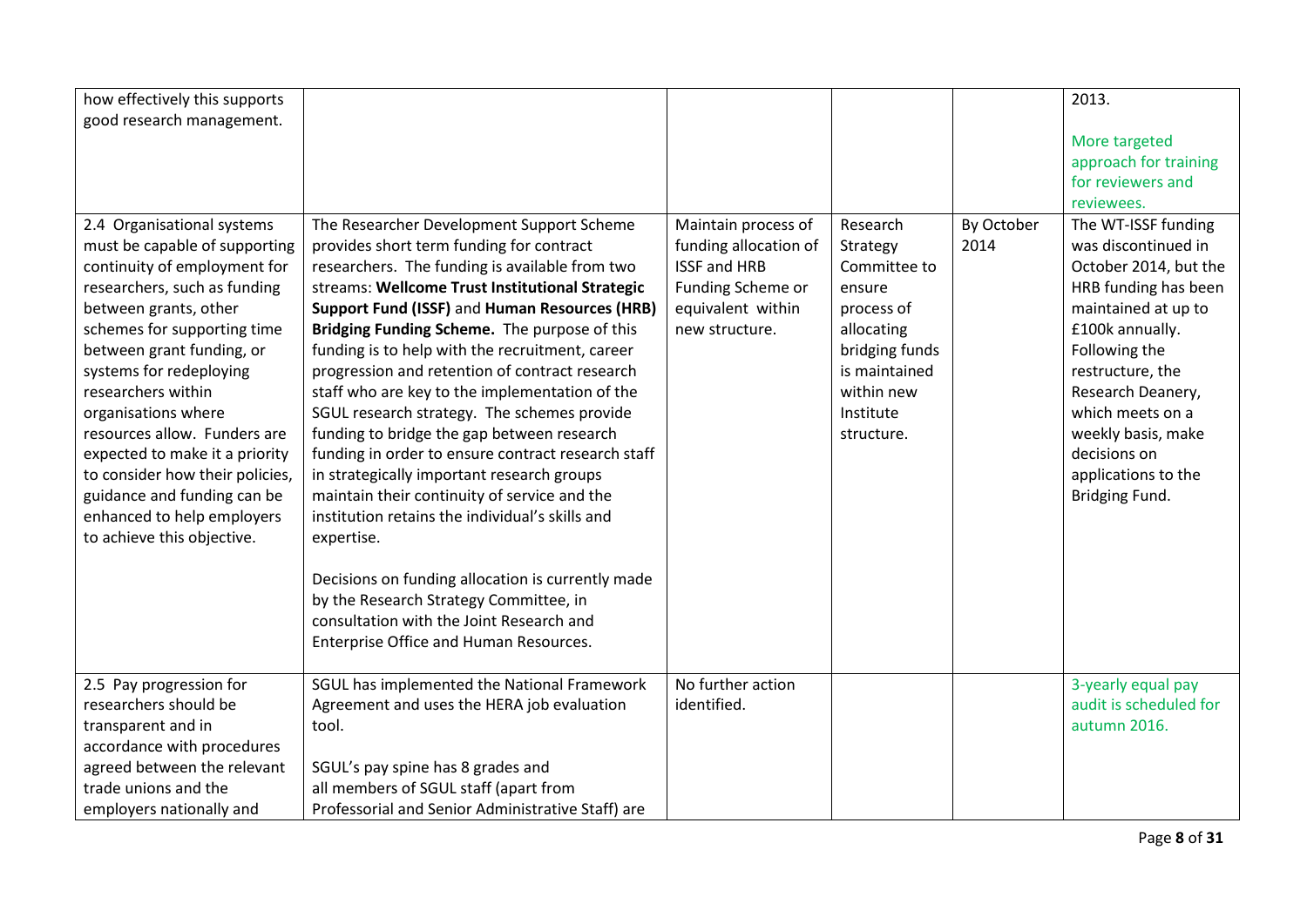| locally. In HEIs, pay<br>progression will be in<br>accordance with the<br>Framework Agreement,<br>though recognising the<br>flexibility that institutions<br>have in implementing the<br>Framework.                                                                                                                                                                                         | placed on the pay spine. All staff on the pay<br>spine progress in the same way, through<br>automatic incremental rises until the top of the<br>scale is reached.<br>Accelerated progression up the pay spine can be<br>achieved through annual merit awards and one-<br>off payments. This process is accessible to all<br>staff on the pay spine.<br>An Equal Pay Audit is carried out every three                                                                                                                                                                                                                                                                                                                                                               |                                  |  |                                                                                                                    |
|---------------------------------------------------------------------------------------------------------------------------------------------------------------------------------------------------------------------------------------------------------------------------------------------------------------------------------------------------------------------------------------------|--------------------------------------------------------------------------------------------------------------------------------------------------------------------------------------------------------------------------------------------------------------------------------------------------------------------------------------------------------------------------------------------------------------------------------------------------------------------------------------------------------------------------------------------------------------------------------------------------------------------------------------------------------------------------------------------------------------------------------------------------------------------|----------------------------------|--|--------------------------------------------------------------------------------------------------------------------|
|                                                                                                                                                                                                                                                                                                                                                                                             | years, with the most recent one being carried out<br>in May 2013. Actions arising from the Equal Pay<br>Review are taken forward by the Reward and<br>Recognition Advisor and reported to and<br>monitored by the Strategy, Planning and<br>Resources Committee (SPARC).                                                                                                                                                                                                                                                                                                                                                                                                                                                                                           |                                  |  |                                                                                                                    |
| 2.6 Researchers need to be<br>offered opportunities to<br>develop their own careers as<br>well as having access to<br>additional pay progression.<br>Promotion opportunities<br>should be transparent,<br>effectively communicated and<br>open to all staff. It is helpful if<br>clear career frameworks for<br>early stage researchers are<br>outlined in organisational HR<br>strategies. | A merit awards round is run annually and this is<br>open to all staff on SGUL grades 1-8. Under this<br>procedure individuals can be put forward by their<br>line manager for either a merit award or one off<br>payment. The annual round is publicised to all<br>staff by email with supporting information on the<br>staff portal. This process is monitored, to ensure<br>consistency and fairness, by the Reward and<br>Recognition Advisor. Data is reported to the<br>Human Resource Committee.<br>Where an individual's job has changed, our rolling<br>Re-grading Procedure enables individuals (on<br>SGUL grades 1-8) and line managers to submit a<br>revised job description for regrading using HERA.<br>HERA benchmarks for roles on SGUL grade 1-8 | No further action<br>identified. |  | Merit awards and<br>regrading processes<br>are still running. HERA<br>continues to form the<br>basis of regrading. |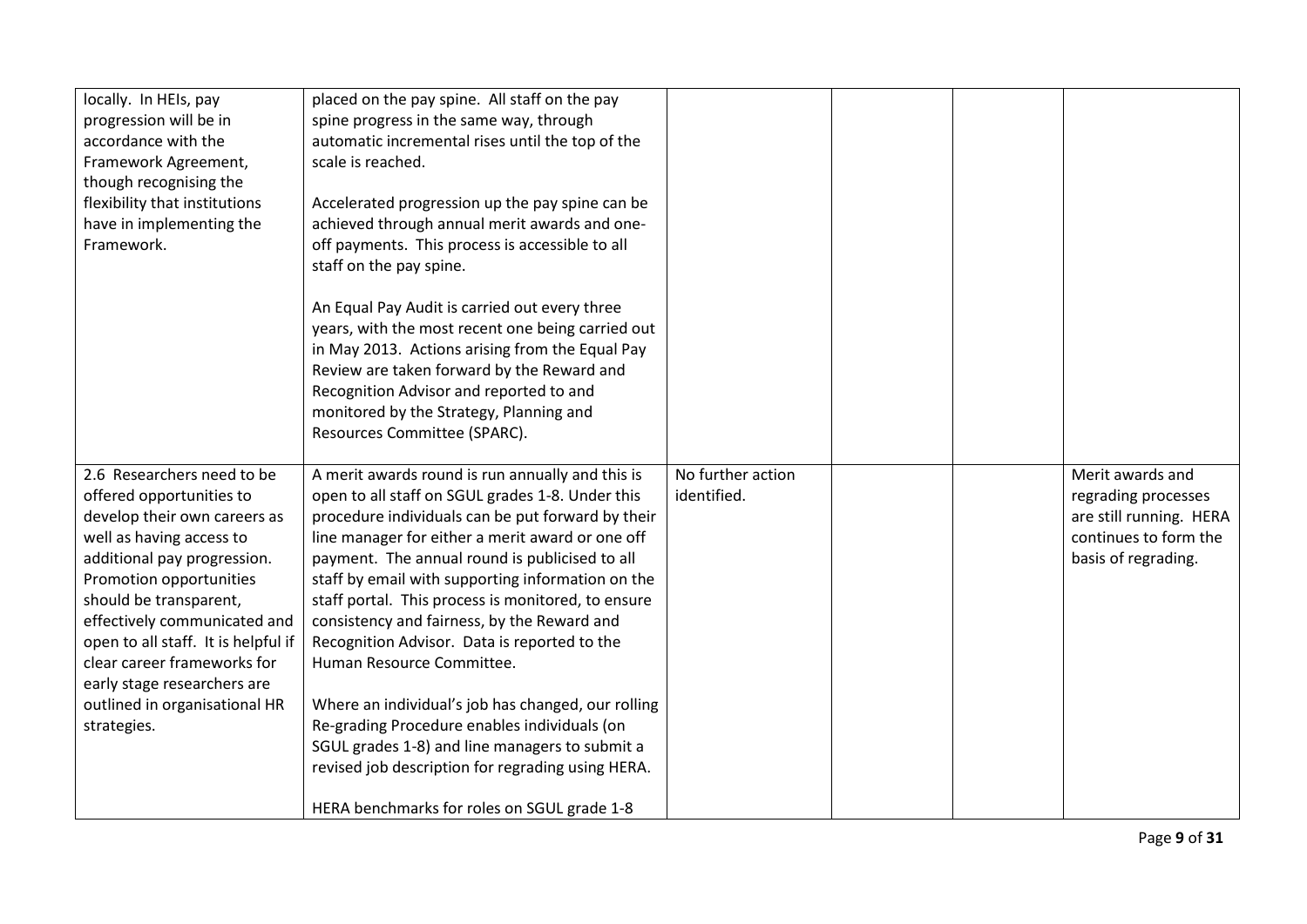|                                                     | are available on our intranet pages.                                                                                                                                                                                                                                                                                                                                                                                                                                                                                                                                                                                                                                                                                                                                                       |                                         |                         |                    |                                                                                                                                                                                                                                                                                                                                                                                                                         |
|-----------------------------------------------------|--------------------------------------------------------------------------------------------------------------------------------------------------------------------------------------------------------------------------------------------------------------------------------------------------------------------------------------------------------------------------------------------------------------------------------------------------------------------------------------------------------------------------------------------------------------------------------------------------------------------------------------------------------------------------------------------------------------------------------------------------------------------------------------------|-----------------------------------------|-------------------------|--------------------|-------------------------------------------------------------------------------------------------------------------------------------------------------------------------------------------------------------------------------------------------------------------------------------------------------------------------------------------------------------------------------------------------------------------------|
|                                                     | These processes are administered and monitored<br>by the HR Department and all information is<br>available on the intranet pages.                                                                                                                                                                                                                                                                                                                                                                                                                                                                                                                                                                                                                                                          |                                         |                         |                    |                                                                                                                                                                                                                                                                                                                                                                                                                         |
|                                                     | Career development support is available from our<br>Careers Advisor and the in-house staff<br>development programme includes a number of<br>specific career development workshops for<br>contract research staff.<br>Our initial response to implementing the<br>Concordat included a commitment to establish a<br>post of Associate Dean for the Career<br>Development of Research Staff. This has been<br>done and is now in its fourth year of operation.<br>The Associate Dean also acts as programme lead<br>for the Postgraduate Certificate in Research Skills<br>which contract research staff can take part in.<br>Contract researchers with teaching<br>responsibilities can also register for the<br>Postgraduate Certificate in Healthcare and<br><b>Biomedical Education.</b> |                                         |                         |                    | <b>SGUL continues to</b><br>provide career<br>development<br>workshops throughout<br>the year, including an<br>annual careers<br>conference.<br>The PGCRS is not<br>running this year due<br>to low uptake. Review<br>of content to evaluate<br>which elements can be<br>integrated into staff<br>development<br>provision.<br>The PGHBE continues<br>to be available and is<br>one part of the SHINE<br>CPD framework. |
| <b>Principle 3</b>                                  | <b>Support and Career Development</b><br>Researchers are equipped and supported to be adaptable and flexible in an increasingly diverse, mobile, global research environment                                                                                                                                                                                                                                                                                                                                                                                                                                                                                                                                                                                                               |                                         |                         |                    | <b>Progress</b>                                                                                                                                                                                                                                                                                                                                                                                                         |
|                                                     | <b>Current Policy and Practice</b>                                                                                                                                                                                                                                                                                                                                                                                                                                                                                                                                                                                                                                                                                                                                                         | <b>Action</b>                           | <b>Responsibility</b>   | <b>Timeframe</b>   | 2-year review                                                                                                                                                                                                                                                                                                                                                                                                           |
| 3.1 It is recognised that<br>positions of permanent | All research staff should have an annual Personal<br>Review which includes an element of career                                                                                                                                                                                                                                                                                                                                                                                                                                                                                                                                                                                                                                                                                            | Identify a senior<br>member of academic | Head of<br>Institute in | By October<br>2014 | Each institute has a<br>lead person for staff                                                                                                                                                                                                                                                                                                                                                                           |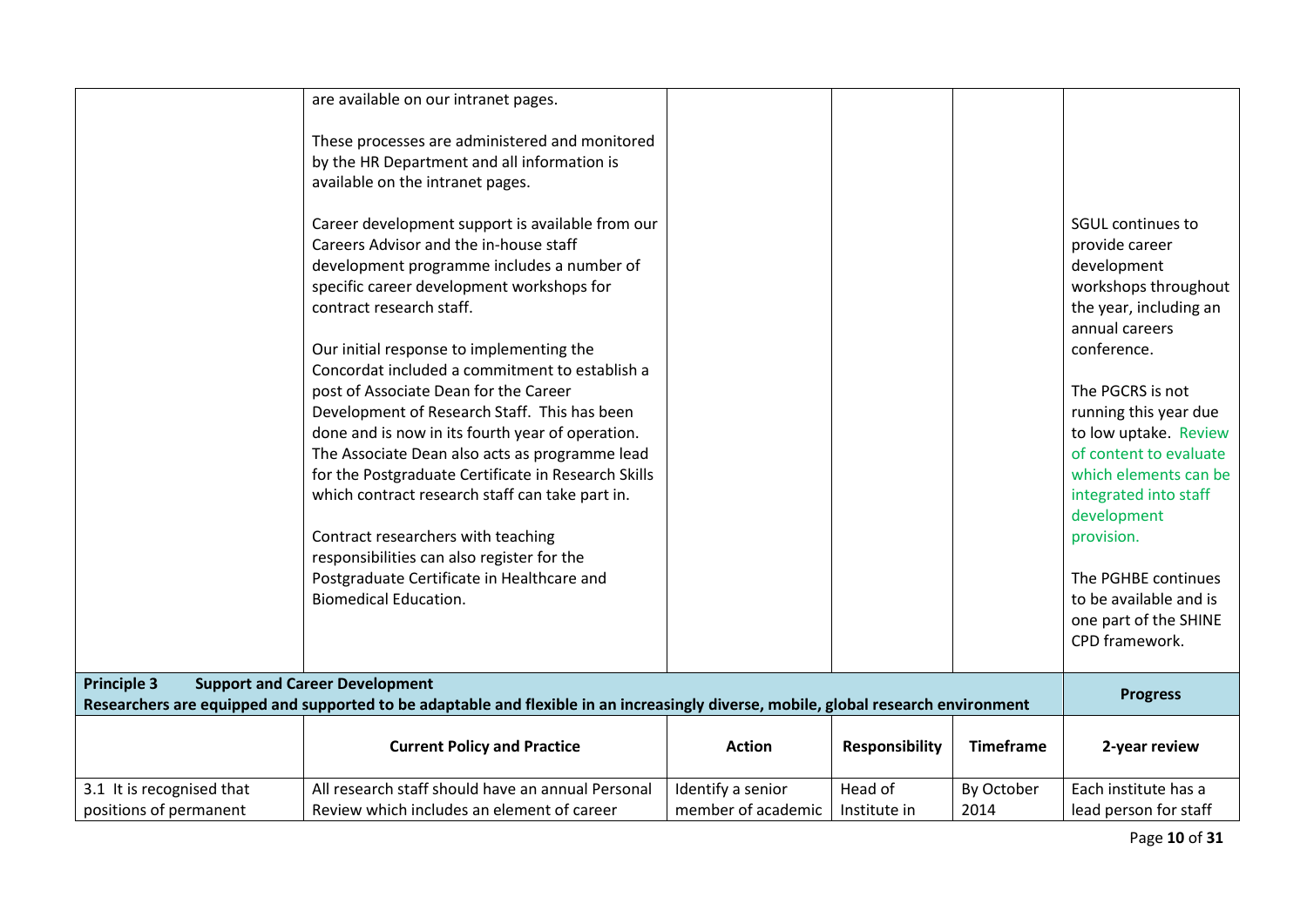| employment are limited in the  | development planning. There is a section in the     | staff in each new       | new SGUL             |              | development.                  |
|--------------------------------|-----------------------------------------------------|-------------------------|----------------------|--------------|-------------------------------|
| UK research and academic       | Personal Review which prompts line managers to      | Institute to act as a   | Structure            |              |                               |
| communities and that not all   | discuss personal and career development.            | co-ordinator for        |                      |              | Each institute has a          |
| researchers will be able to    |                                                     | contract researchers    |                      |              | staff development             |
| obtain such a position. It is, | Research Staff can speak to our Careers Advisor     | working within that     |                      |              | fund of just under            |
| therefore, imperative that     | and the Associate Dean for the Career               | Institute.              |                      |              | £10k which is available       |
| researcher positions in the UK | Development of Research Staff for careers           |                         |                      |              | to all research staff to      |
| are attractive in themselves   | support and advice. Having a named point of         | Formalise the           | <b>Head of Staff</b> | By October   | use for conferences,          |
| (and not, for example, solely  | contact in each new Institute has been suggested    | contract for            | Development          | 2015         | etc.                          |
| as potential stepping stones   | through the gap analysis process.                   | provision of careers    |                      |              |                               |
| to permanent academic          |                                                     | advice for contract     |                      |              | There is no contract          |
| positions). This requires that | All research staff also have access to the in-house | research staff.         |                      |              | for careers advice, but       |
| they provide career            | programme of staff development, including           |                         |                      |              | this is available             |
| development which is           | research specific workshops plus our in-house       | Advertise the           | <b>Head of Staff</b> |              | through the staff             |
| comparable to, and             | coaching and mentoring programme (which is          | availability of careers | Development          |              | development                   |
| competitive with, other        | due to be re-launched during December 2013).        | adviser more widely     | (with Careers        |              | programme and                 |
| employment sectors.            |                                                     | among contract          | Advisor)             |              | support from the              |
|                                | The Postgraduate Certificate in Research Skills is  | research staff. Add     |                      |              | Associate Dean.               |
|                                | also available to all contract research staff, the  | contact details to the  |                      |              |                               |
|                                | content and learning outcomes of which have         | end of contract         |                      |              | In-house programme            |
|                                | been mapped onto the Researcher Development         | letter.                 |                      |              | is available to all staff,    |
|                                | Framework.                                          |                         |                      |              | including:                    |
|                                |                                                     |                         |                      |              | <b>Writing Quality Papers</b> |
|                                |                                                     | Monitor take up of      | <b>Head of Staff</b> | Six monthly  | (38 participants since        |
|                                |                                                     | careers advice by       | Development          | intervals    | November 2013)                |
|                                |                                                     | contract researchers    |                      | (April 2014, | <b>Writing Research</b>       |
|                                |                                                     |                         |                      | October      | <b>Grant Proposals (35</b>    |
|                                |                                                     |                         |                      | 2014, April  | participants since            |
|                                |                                                     |                         |                      | 2015,        | 2013)                         |
|                                |                                                     |                         |                      | October      | <b>Research Grants Day</b>    |
|                                |                                                     |                         |                      | 2015)        | (1 October 2015) (61          |
|                                |                                                     |                         |                      |              | participants)                 |
|                                |                                                     | Re-launch in-house      |                      | By end       | Jenner Symposium (4           |
|                                |                                                     | mentoring scheme.       |                      | December     | November 2015)                |
|                                |                                                     |                         |                      | 2013         | Research Open Day (2          |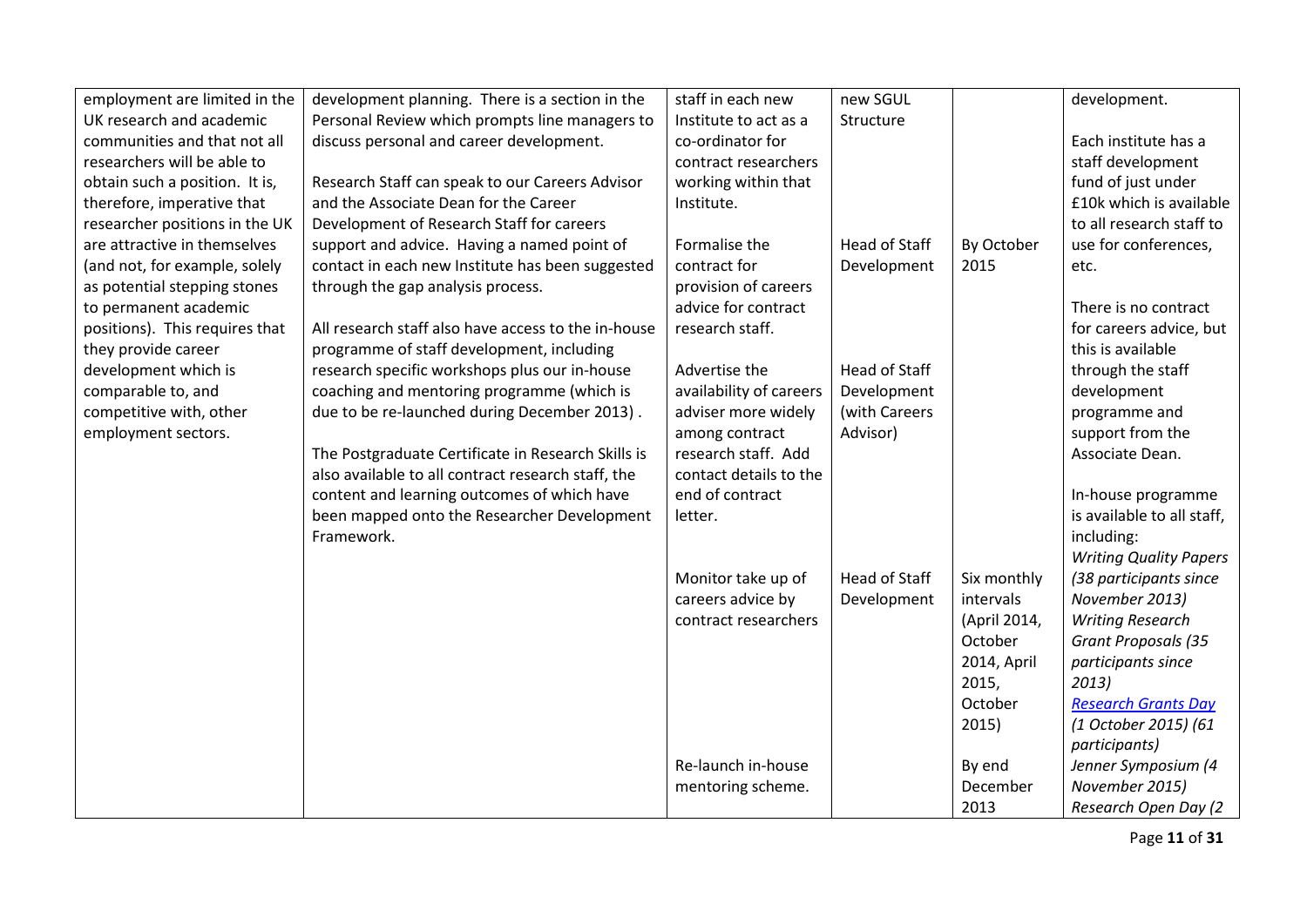|                                                                                                                                                                                                                                                                                                                                                                                                             |                                                                                                                                                                                                                               |                                                                                                             |                              |                  | December 2015).                                                                                                                                                                                                                                                                                                                                                                     |
|-------------------------------------------------------------------------------------------------------------------------------------------------------------------------------------------------------------------------------------------------------------------------------------------------------------------------------------------------------------------------------------------------------------|-------------------------------------------------------------------------------------------------------------------------------------------------------------------------------------------------------------------------------|-------------------------------------------------------------------------------------------------------------|------------------------------|------------------|-------------------------------------------------------------------------------------------------------------------------------------------------------------------------------------------------------------------------------------------------------------------------------------------------------------------------------------------------------------------------------------|
|                                                                                                                                                                                                                                                                                                                                                                                                             |                                                                                                                                                                                                                               |                                                                                                             |                              |                  | Take up of careers<br>advice is low and<br>needs to improve.<br>No real traction with<br>mentoring scheme.<br>Scheme to be<br>reviewed, relaunched<br>and targeted to<br>research staff in<br>addition to other                                                                                                                                                                     |
| 3.2 A wide variety of career                                                                                                                                                                                                                                                                                                                                                                                | Our annual Careers Event (run each June)                                                                                                                                                                                      | Ensure event is                                                                                             | Staff                        | <b>July 2014</b> | identified groups).<br>Attendance at 2014                                                                                                                                                                                                                                                                                                                                           |
| paths is open to researchers,<br>and the ability to move<br>between different paths is key<br>to a successful career. It is<br>recognised that this mobility<br>brings great benefit to the UK<br>economy and organisations<br>will, therefore, wish to be<br>confident that their culture<br>supports a broad-minded<br>approach to researcher<br>careers and that all career<br>paths are valued equally. | showcases a variety of speakers from a broad<br>range of careers. All research staff are invited to<br>attend.<br>Every year we offer 10 free tickets to attend the<br>Nature Jobs Careers Expo Conference and<br>Exhibition. | publicised widely to<br>increase attendance.<br>Expected<br>participation to<br>increase by 30% on<br>2013. | Development<br>Administrator |                  | conference was down<br>20%, perhaps due to<br>restructuring process.<br><b>SGUL Careers</b><br>Conference did not<br>run in 2015 due to gap<br>in transition between<br>staff development<br>managers.<br>Careers conference to<br>be planned for June<br>2016 in collaboration<br>with CRS and<br><b>Associate Dean for the</b><br><b>Career Development</b><br>of Research Staff. |
| 3.3 Employers, funders and                                                                                                                                                                                                                                                                                                                                                                                  | Our in-house staff development programme is                                                                                                                                                                                   | No further action                                                                                           |                              |                  | <b>Effectiveness of staff</b>                                                                                                                                                                                                                                                                                                                                                       |
| researchers recognise that                                                                                                                                                                                                                                                                                                                                                                                  | open to all members of staff and advertised to all                                                                                                                                                                            | identified.                                                                                                 |                              |                  | development                                                                                                                                                                                                                                                                                                                                                                         |
| researchers need to develop                                                                                                                                                                                                                                                                                                                                                                                 | staff through George's News and on the staff                                                                                                                                                                                  |                                                                                                             |                              |                  | workshops to be                                                                                                                                                                                                                                                                                                                                                                     |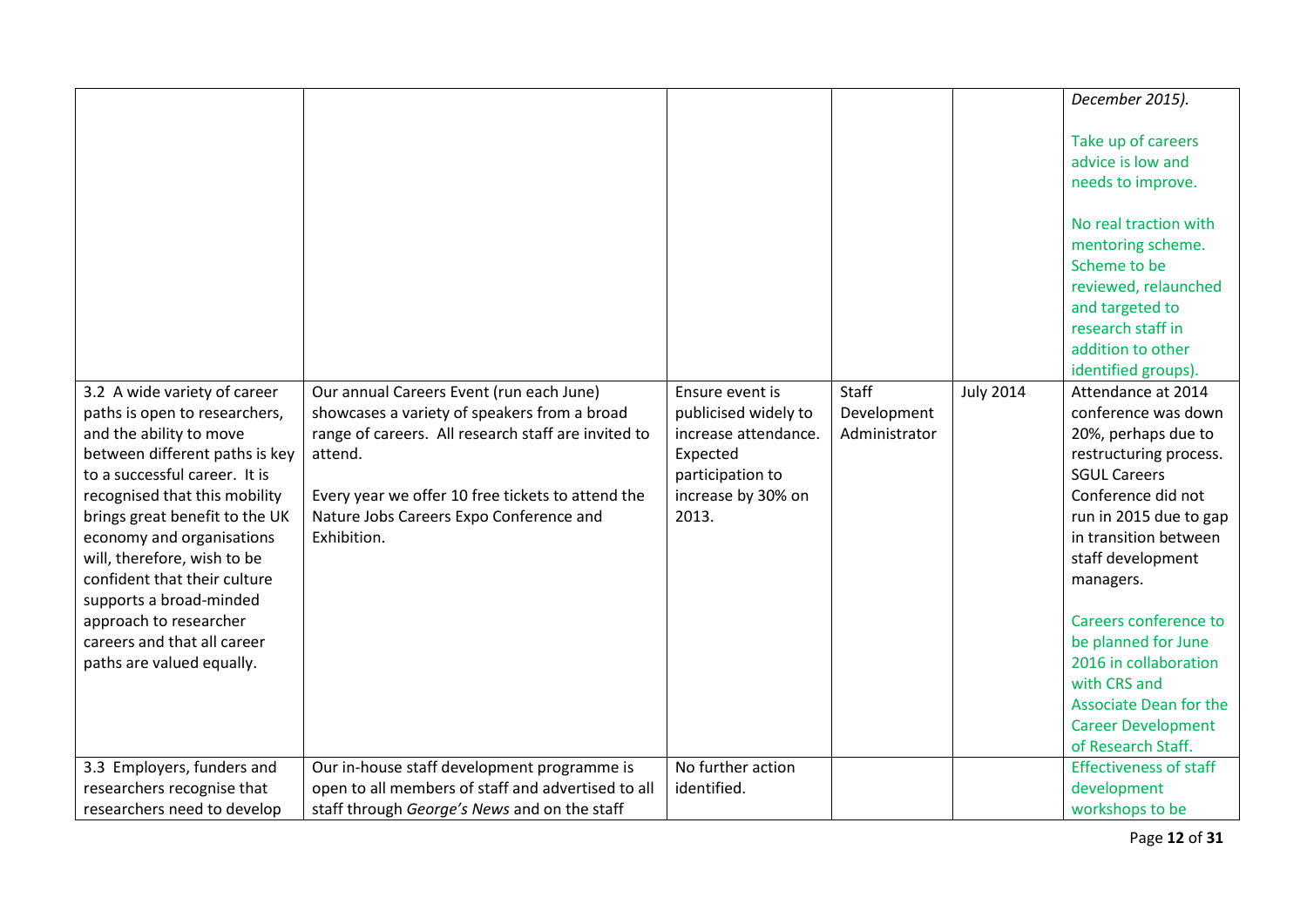| transferable skills, delivered<br>through embedded training,<br>in order to stay competitive in<br>both internal and external job<br>markets. Therefore, as well as<br>the necessary training and<br>appropriate skills,<br>competencies and<br>understanding to carry out a<br>funded project, researchers<br>also need support to develop<br>the communication and other<br>professional skills that they<br>will need to be both effective<br>researchers and highly-skilled<br>professionals in whatever | development portal pages.<br>The programme includes specific sessions for<br>research staff:<br><b>Writing Targeted Grant Proposals</b><br>$\bullet$<br>Writing Science for the Public<br><b>Career Development for Contract</b><br>$\bullet$<br><b>Research Staff</b><br>Better Job Applications-CVs, Interviews<br>and Everything in between<br>Academic Project Management<br>$\bullet$<br><b>Writing for Publication</b><br>$\bullet$ |                                                               |                                     |                    | evaluated and<br>changed where<br>relevant.                                                                                                                        |
|--------------------------------------------------------------------------------------------------------------------------------------------------------------------------------------------------------------------------------------------------------------------------------------------------------------------------------------------------------------------------------------------------------------------------------------------------------------------------------------------------------------|-------------------------------------------------------------------------------------------------------------------------------------------------------------------------------------------------------------------------------------------------------------------------------------------------------------------------------------------------------------------------------------------------------------------------------------------|---------------------------------------------------------------|-------------------------------------|--------------------|--------------------------------------------------------------------------------------------------------------------------------------------------------------------|
| field they choose to enter.                                                                                                                                                                                                                                                                                                                                                                                                                                                                                  | Contract research staff are able to book                                                                                                                                                                                                                                                                                                                                                                                                  |                                                               |                                     |                    |                                                                                                                                                                    |
| 3.4 All employers will review<br>how their staff can access<br>professional, independent<br>advice on career management<br>in general, particularly the<br>prospect of employment<br>beyond their immediate<br>discipline base, or offering<br>training and placements to<br>broaden awareness of other                                                                                                                                                                                                      | appointments with SGUL's Careers Advisor who is<br>able to offer 1:1 tailored careers advice and<br>guidance.<br>Contract researchers can also seek advice from<br>the Associate Dean for the Career Development<br>of Research Staff and the Staff Development<br>Manager.                                                                                                                                                               | Formalise contract<br>for the provision of<br>careers advice. | <b>Head of Staff</b><br>Development | By October<br>2015 | Offer of quarterly<br>careers clinics open to<br>individuals, run by the<br>Careers Group.<br>Monitor uptake and<br>feedback.<br><b>Career Conference</b><br>2016. |
| fields and sectors.                                                                                                                                                                                                                                                                                                                                                                                                                                                                                          |                                                                                                                                                                                                                                                                                                                                                                                                                                           |                                                               |                                     |                    | <b>Create networking</b><br>opportunities within<br>and outside of SGUL.                                                                                           |
| 3.5 Researchers benefit from                                                                                                                                                                                                                                                                                                                                                                                                                                                                                 | Our annual Personal Review includes a section on                                                                                                                                                                                                                                                                                                                                                                                          | Map in-house staff                                            | <b>Head of Staff</b>                | August 2014        | No subscription to                                                                                                                                                 |
| clear systems that help them                                                                                                                                                                                                                                                                                                                                                                                                                                                                                 | personal and career development.                                                                                                                                                                                                                                                                                                                                                                                                          | development                                                   | Development                         | (new               | RDF planner. Staff                                                                                                                                                 |
| to plan their career                                                                                                                                                                                                                                                                                                                                                                                                                                                                                         |                                                                                                                                                                                                                                                                                                                                                                                                                                           | programme onto the                                            | with Staff                          | academic           | development                                                                                                                                                        |
| development. Employers and                                                                                                                                                                                                                                                                                                                                                                                                                                                                                   | All our pay progression policies are available to                                                                                                                                                                                                                                                                                                                                                                                         | RDF.                                                          | Development                         | year               | workshops have been                                                                                                                                                |
| funding bodies should assist                                                                                                                                                                                                                                                                                                                                                                                                                                                                                 | staff on our intranet pages.                                                                                                                                                                                                                                                                                                                                                                                                              |                                                               | Administrator                       | programme)         | mapped to the RDF.                                                                                                                                                 |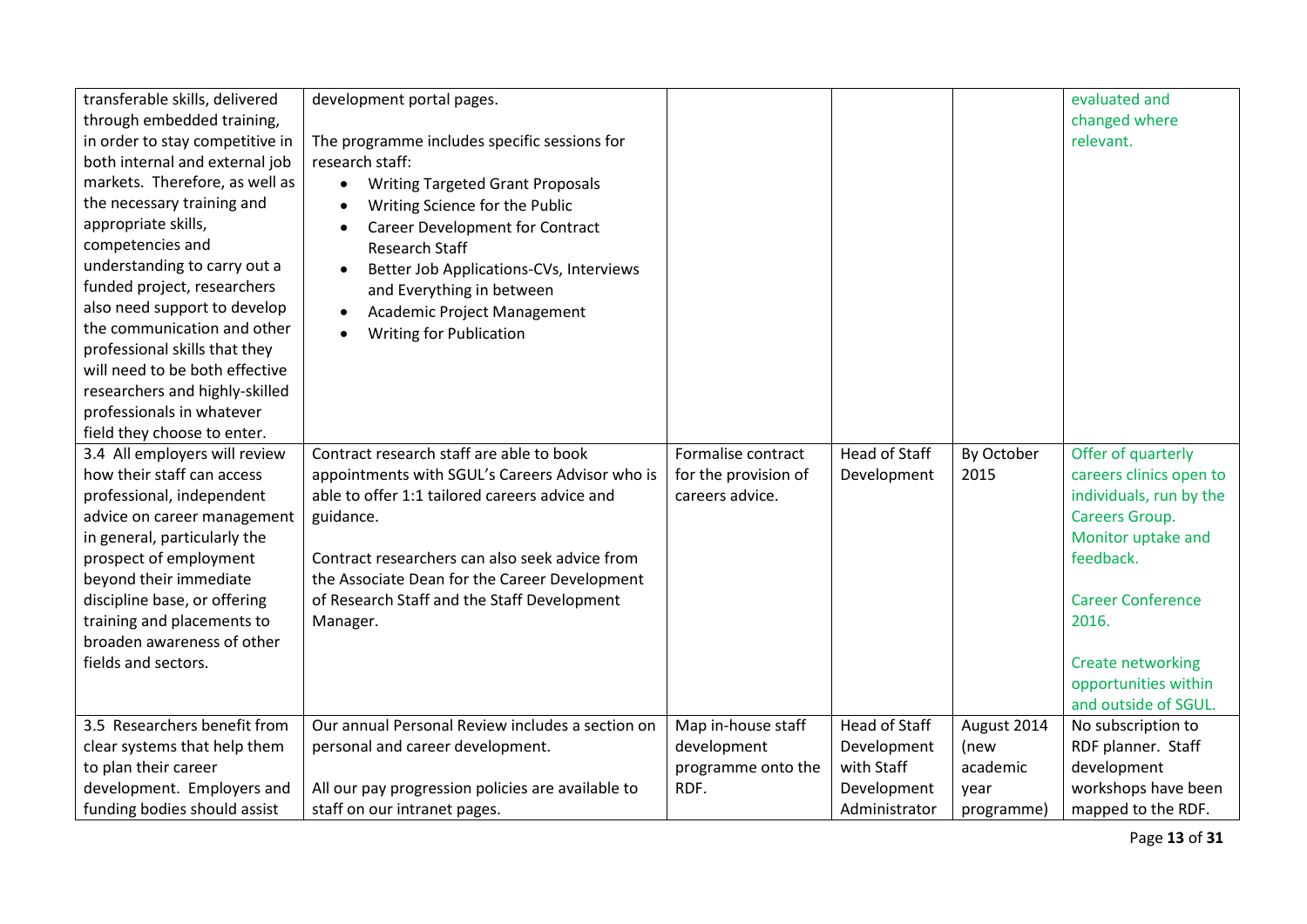| researchers to make informed<br>choices about their career<br>progression by ensuring that<br>their own policies and<br>processes for promotion and<br>reward are transparent and<br>clearly stated and that all<br>researchers are aware of local<br>and national career<br>development strategies.                                                                                                                                                                                                     | The feedback from CROS 2013 indicated lack of<br>awareness and engagement with Vitae's<br>Researcher Development Framework (RDF) and<br>how it can assist with career planning.                                                                                                                                                                                                                                                                                                                                                                       | Subscribe to Vitae's<br><b>RDF Planner.</b><br>Run awareness<br>raising sessions on<br>the RDF Planner.                                                                                                                                                                                                                                                                                     |                                                                                                                                                                                                                      | By October<br>2014<br>Planned to<br>run during<br>2014/15<br>academic<br>vear                                                                                 | Free 3 month trial of<br><b>RDF</b> planner to<br>commence in January<br>2016 (tbc) for up to 50<br>researchers. This will<br>include awareness<br>raising and training<br>sessions.                                                                                                                                                                                                                                           |
|----------------------------------------------------------------------------------------------------------------------------------------------------------------------------------------------------------------------------------------------------------------------------------------------------------------------------------------------------------------------------------------------------------------------------------------------------------------------------------------------------------|-------------------------------------------------------------------------------------------------------------------------------------------------------------------------------------------------------------------------------------------------------------------------------------------------------------------------------------------------------------------------------------------------------------------------------------------------------------------------------------------------------------------------------------------------------|---------------------------------------------------------------------------------------------------------------------------------------------------------------------------------------------------------------------------------------------------------------------------------------------------------------------------------------------------------------------------------------------|----------------------------------------------------------------------------------------------------------------------------------------------------------------------------------------------------------------------|---------------------------------------------------------------------------------------------------------------------------------------------------------------|--------------------------------------------------------------------------------------------------------------------------------------------------------------------------------------------------------------------------------------------------------------------------------------------------------------------------------------------------------------------------------------------------------------------------------|
| 3.6 Employers should provide<br>a planned induction<br>programme for researchers,<br>on appointment to a research<br>post, to ensure early<br>effectiveness through the<br>understanding of the<br>organisation and its policies<br>and procedures. They should<br>also<br>ensure that research<br>managers provide effective<br>research environments for the<br>training and development of<br>researchers and encourage<br>them to maintain or start<br>their continuous professional<br>development. | All new staff should receive a local induction<br>appropriate to their role and it is the<br>responsibility of the recruiting manager to ensure<br>that this takes place.<br>All new staff are invited to attend one of the four<br>"Welcome Seminars" we run each year. This<br>gives new starters a broad over-view of SGUL,<br>with talks on "Research at SGUL", "The Student<br>Experience", "Staff Information" and "Health and<br>Safety". It also gives participants an opportunity<br>to meet and network with other new members of<br>staff. | Identify a senior<br>member of academic<br>staff in each new<br>Institute to act as co-<br>ordinator for<br>contract researchers<br>working within that<br>Institute.<br>Establish a<br><b>Researcher Induction</b><br>session to be<br>included in the Staff<br>Development<br>Programme.<br>in Jan, April and<br>October (when the<br>majority of our new<br>research projects<br>begin). | Head of<br>Institute in<br>new SGUL<br>Structure<br><b>Head of Staff</b><br>Development<br>with Staff<br>Development<br>Administrator<br>and Associate<br>Dean for<br>Career<br>Development<br>of Research<br>Staff. | By October<br>2014<br>Pilot session<br>to run by<br>April 2014.<br>Pending<br>evaluation<br>include<br>session in<br>14/15 staff<br>development<br>programme. | <b>Researcher inductions</b><br>were held - a 2-hour<br>programme that<br>outlined professional<br>and personal<br>development<br>opportunities,<br>resources available to<br>researchers, research<br>grant applications/<br>awards and the<br>regulatory and<br>governance<br>framework. Elements<br>of the programme are<br>still available through<br>other means but not<br>packaged as an<br>induction.<br>Institutional |
|                                                                                                                                                                                                                                                                                                                                                                                                                                                                                                          |                                                                                                                                                                                                                                                                                                                                                                                                                                                                                                                                                       | Include "Welcome to<br>New Staff" article in                                                                                                                                                                                                                                                                                                                                                | <b>Head of Staff</b><br>Development                                                                                                                                                                                  | <b>Starting</b><br>November                                                                                                                                   | inductions were not<br>very useful (42.9%) or                                                                                                                                                                                                                                                                                                                                                                                  |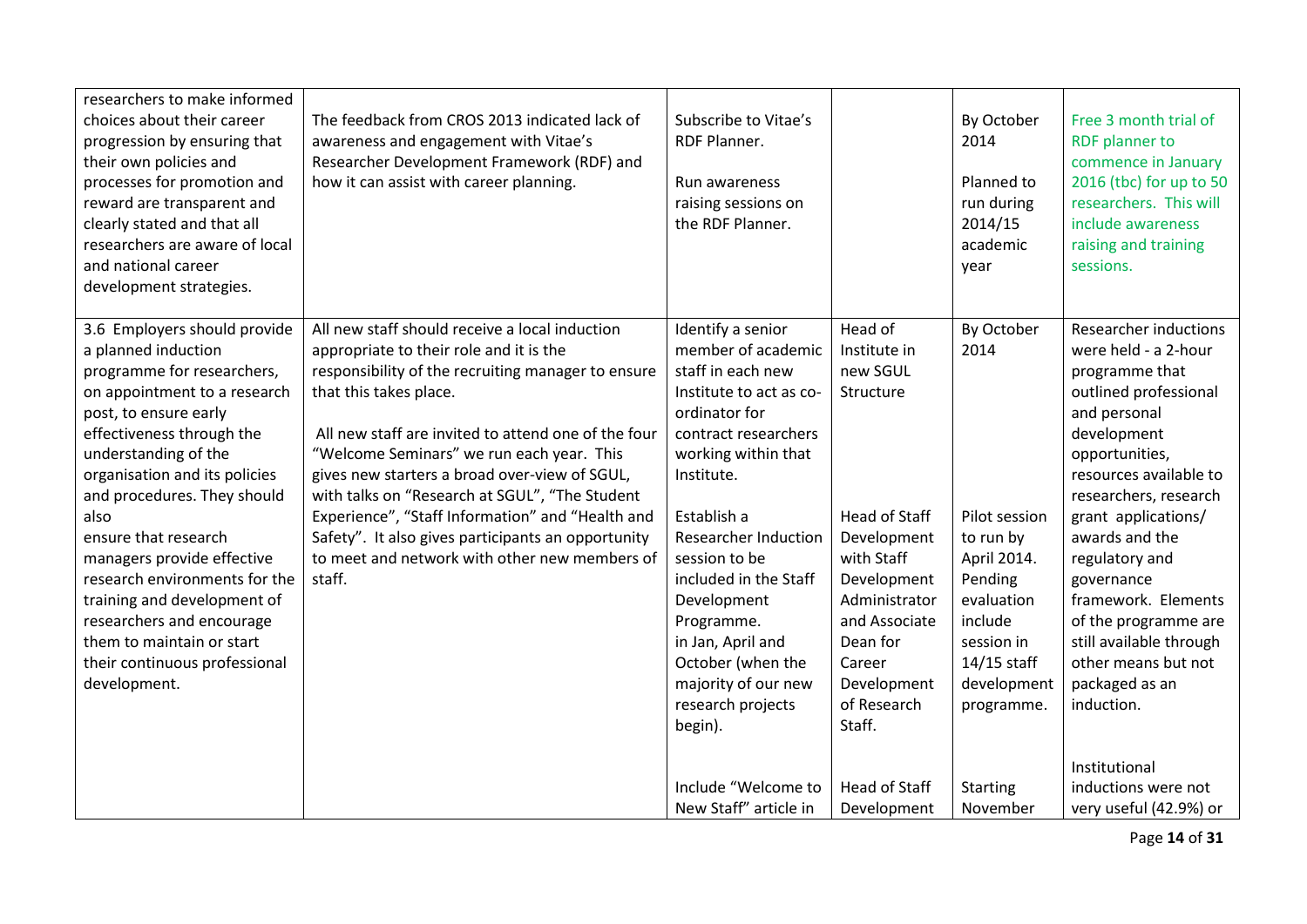|                                 |                                                    | George's News,         |                      | 2013             | not offered (42.9%)           |
|---------------------------------|----------------------------------------------------|------------------------|----------------------|------------------|-------------------------------|
|                                 |                                                    | where all new          |                      |                  | according to CROS             |
|                                 |                                                    | members of staff are   |                      |                  | 2015 respondents.             |
|                                 |                                                    | welcomed by name.      |                      |                  | Local inductions were         |
|                                 |                                                    |                        |                      |                  | seen to be useful or          |
|                                 |                                                    |                        |                      |                  | very useful (both             |
|                                 |                                                    |                        |                      |                  | 28.6%), although a            |
|                                 |                                                    |                        |                      |                  | significant percentage        |
|                                 |                                                    |                        |                      |                  | (also 28.6%) were not         |
|                                 |                                                    |                        |                      |                  | offered a local               |
|                                 |                                                    |                        |                      |                  | induction.                    |
|                                 |                                                    |                        |                      |                  |                               |
|                                 |                                                    |                        |                      |                  | The induction of              |
|                                 |                                                    |                        |                      |                  | contract researchers          |
|                                 |                                                    |                        |                      |                  | remains an area for           |
|                                 |                                                    |                        |                      |                  | development, both             |
|                                 |                                                    |                        |                      |                  | organisationally and          |
|                                 |                                                    |                        |                      |                  | locally.                      |
|                                 |                                                    |                        |                      |                  |                               |
| 3.7 Employers and funders       | The learning objectives for all workshops in the   | Work with Associate    | <b>Head of Staff</b> | Publicising to   | Researchers are sent          |
| will wish to consider           | Staff Development Programme are posted on the      | Dean (Research         | Development          | start January    | details of the                |
| articulating the skills that    | intranet. Targeted emails are sent to all contract | Degrees) to publicise  |                      | 2014.            | <b>Graduate School Skills</b> |
| should be developed at each     | research staff prior to each workshop, giving full | <b>Graduate Skills</b> |                      |                  | Programme, but                |
| stage of their staff            | details of learning outcomes and workshop          | Programme to           |                      | Review           | attendance remains            |
| development frameworks and      | content.                                           | contract research      |                      | uptake April     | low.                          |
| should encourage researchers    |                                                    | staff-through          |                      | 2014,            |                               |
| to acquire and practise those   | During their Personal Review, members of staff     | intranet pages, new    |                      | October          | Postdoctoral                  |
| skills. For example,            | have the opportunity to discuss career             | researchers            |                      | 2014,            | researchers are               |
| researchers may be given the    | development and identify training and              | induction and          |                      | April 2015       | involved in the               |
| opportunity to manage part of   | development needs.                                 | contract research      |                      | October          | mentoring and                 |
| the budget for a project, or to |                                                    | staff representative   |                      | 2015             | supervision of MRes           |
| act as a mentor or advisor to   | Our Graduate School runs an annual Graduate        | group.                 |                      |                  | and PhD students              |
| other researchers and           | School Skills Programme which is compulsory for    |                        |                      | Monitor via      | [insert figures if            |
| students.                       | all research degree students. The programme        |                        |                      | <b>CROS 2015</b> | known]                        |
|                                 | has been mapped onto the Researcher                |                        |                      |                  |                               |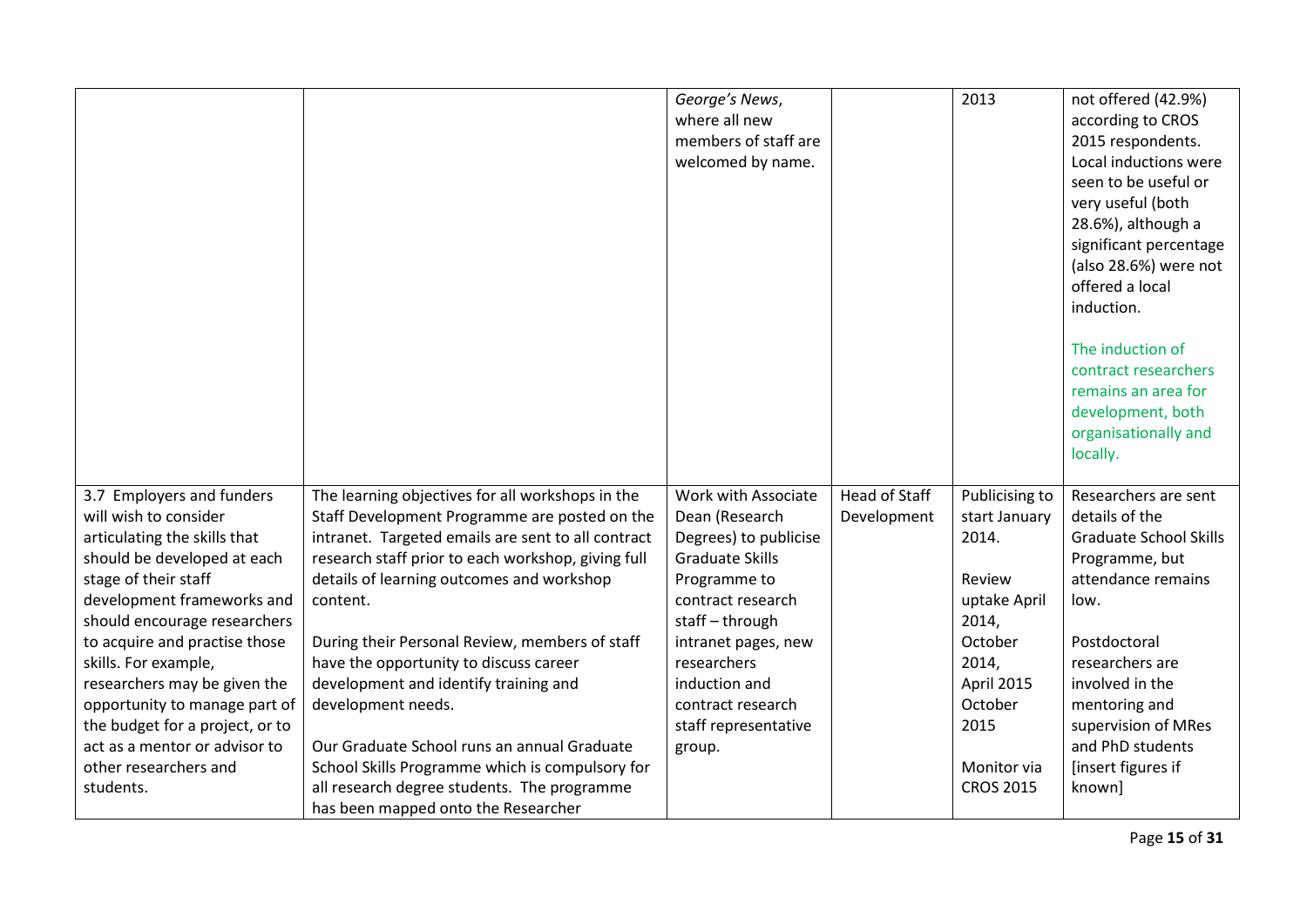|                                                                                                                                                                                                                       | Development Statement. As some of the<br>individual sessions may be of interest to and<br>beneficial for contract research staff, we will<br>ensure that details are promoted to contract<br>research staff.                                       |                                                                                   |                                                                               |                                                         |                                                                                                                                                            |
|-----------------------------------------------------------------------------------------------------------------------------------------------------------------------------------------------------------------------|----------------------------------------------------------------------------------------------------------------------------------------------------------------------------------------------------------------------------------------------------|-----------------------------------------------------------------------------------|-------------------------------------------------------------------------------|---------------------------------------------------------|------------------------------------------------------------------------------------------------------------------------------------------------------------|
| 3.8 Employers also should<br>provide a specific career<br>development strategy for<br>researchers at all stages of<br>their career, regardless of                                                                     | We will re-launch our in-house mentoring<br>scheme by the end of December 2013. We have<br>identified and trained a number of internal<br>mentors and all staff will be offered the<br>opportunity of working with a mentor, including             | Re-launch mentoring<br>scheme                                                     | <b>Head of Staff</b><br>Development                                           | By end<br>December<br>2013                              | Raise awareness of<br><b>RDF</b> and associated<br>planner, careers and<br>network events.                                                                 |
| their contractual situation,<br>which should include the<br>availability of mentors<br>involved in providing support                                                                                                  | contract researchers. We are also working<br>closely with our partner NHS Trust (St George's)<br>to develop cross organisational mentoring<br>relationships.                                                                                       | Subscribe to Vitae's<br>RDF Planner.                                              | <b>Head of Staff</b><br>Development                                           | By October<br>2014                                      | Create a clear<br>communication<br>strategy for publicising<br>events and                                                                                  |
| and guidance for the personal<br>and professional development<br>of researchers. All researchers<br>should be familiar with such<br>provisions and arrangements.                                                      | The feedback from CROS 2013 indicated lack of<br>awareness and engagement with Vitae's<br>Researchers Development Framework (RDF) and<br>how it can assist with career planning.                                                                   | Run awareness<br>raising sessions on<br>the RDF Planner.                          |                                                                               | Planned to<br>run during<br>2014/15<br>academic<br>year | opportunities.<br>Coordinate efforts<br>with JREO.                                                                                                         |
|                                                                                                                                                                                                                       | We have invited Vitae's Director of Development<br>to facilitate a session for PIs and Research<br>Leaders on the RDF and Career Planning for<br>contract researchers. This will take place in<br>November 2013.                                   | Run session for<br>PIs/Research Leaders                                           | Associate<br>Dean for<br>Career<br>Development<br>of Research<br><b>Staff</b> | November<br>2013                                        | Vitae session helped<br>to raise awareness of<br>the RDF with our<br>research leaders.                                                                     |
| 3.9 Research managers<br>should actively encourage<br>researchers to undertake<br><b>Continuing Professional</b><br>Development (CPD) activity,<br>so far as is possible within the<br>project. It should be stressed | 77% of CROS respondents agreed they are<br>treated equally with other groups of staff in<br>relation to access to training and development<br>opportunities and<br>69% say they have opportunities to attend<br>conferences and external meetings. | <b>Confirm Divisional</b><br>funding guidelines<br>and post on intranet<br>pages. | Divisional<br><b>Business</b><br>Managers and<br>Head of Staff<br>Development | By end<br>December<br>2013                              | 77% of CROS 2015<br>respondents agree<br>that they are treated<br>equally with regards<br>to access to training<br>and development<br>opportunities. 76.4% |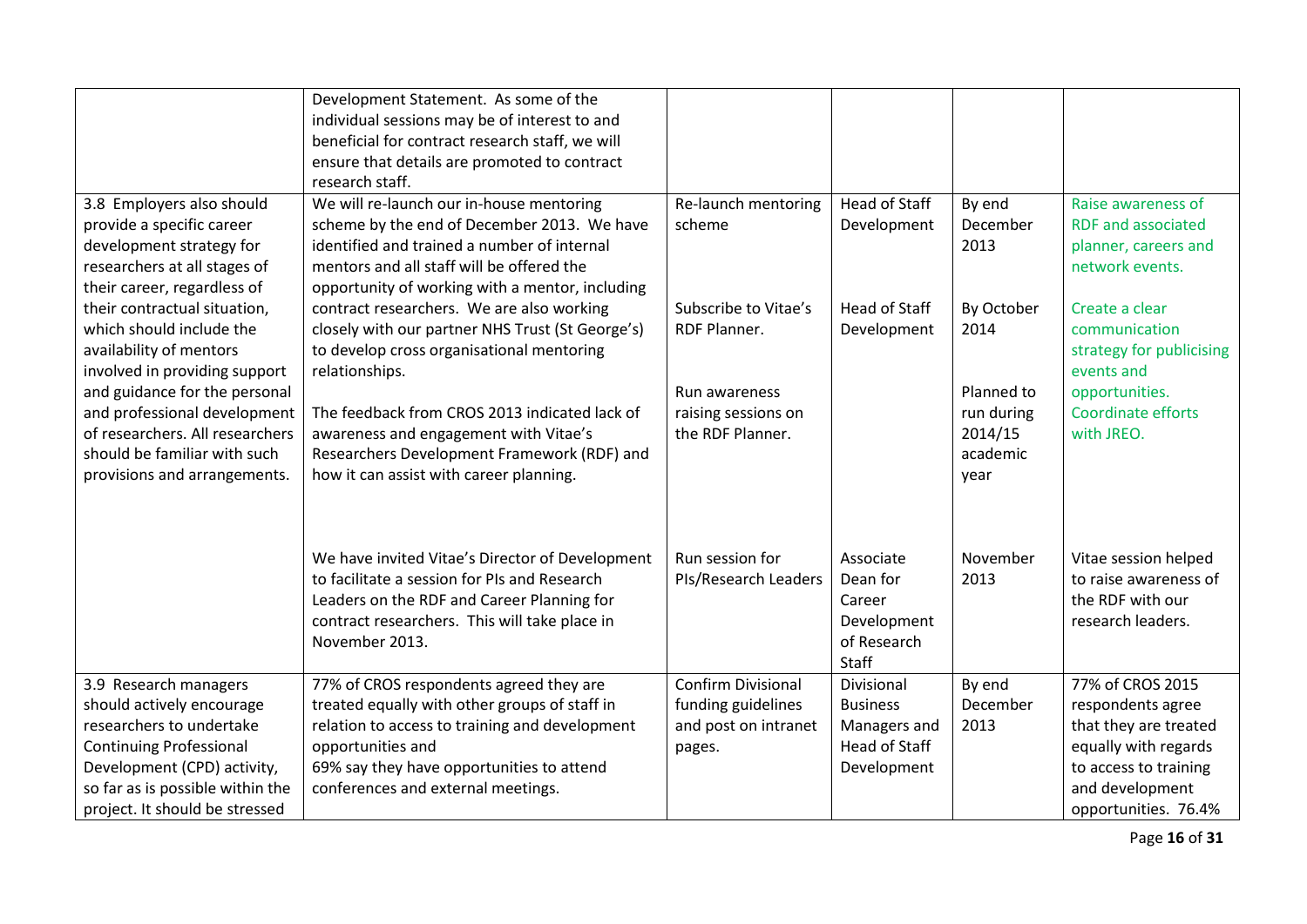| that developmental activity<br>can often have a direct impact<br>on the success of the project,<br>by distributing work, taking<br>advantage of individual<br>strengths and talents, and<br>increasing the skill and<br>effectiveness of researchers in<br>key areas such<br>as writing for publication or<br>communicating with a wider<br>audience. Funding bodies<br>acknowledge that the training<br>of researchers is a significant<br>contribution to research<br>output and they encourage<br>employers and mentors to<br>adopt these practices. | Academic Divisions have local arrangements for<br>funding attendances at meetings/conferences.<br>Information funding availability should be clearly<br>accessible on the portal.<br>SGUL's annual Research Day celebrates the full<br>range of research activity carried out at St.<br>George's and in the South West London<br>Academic Network. Research manager actively<br>encourage their teams to participate, either as a<br>speaker, or to present a poster.<br>In addition to Divisional staff development<br>budgets, part of the central budget is set aside<br>for supporting members of staff to engage in<br>professional development opportunities.<br>Funding up to £2000 (or 75%, whichever is the<br>lesser amount) can be applied for.<br>In the past, contract researchers have used this<br>funding to undertake a variety of development<br>opportunities ranging from Advanced Statistics to<br>Accredited Project Management Courses. New<br>members of staff are made aware of this funding<br>at the New Staff Welcome Seminar and<br>information will also be included in the proposed<br>new Researcher Induction sessions. | Monitor funding<br>uptake among<br>contract researchers. | Head of Staff<br>Development | Monitor at<br>six monthly<br>intervals<br>(April 2014,<br>October<br>2014, April<br>2015,<br>October<br>2015) | say that they have<br>opportunities to<br>attend conferences<br>and external meetings.<br>There are research-<br>specific activities as<br>described at 3.1.<br>Central staff<br>development funding<br>has been reduced for<br>all staff groups to<br>£1000 or 50%<br>(whichever is the<br>lesser amount) which<br>is usually match-<br>funded by research<br>institutes. It has<br>contributed to funding<br>4 researchers in the<br>last two years. |
|---------------------------------------------------------------------------------------------------------------------------------------------------------------------------------------------------------------------------------------------------------------------------------------------------------------------------------------------------------------------------------------------------------------------------------------------------------------------------------------------------------------------------------------------------------|----------------------------------------------------------------------------------------------------------------------------------------------------------------------------------------------------------------------------------------------------------------------------------------------------------------------------------------------------------------------------------------------------------------------------------------------------------------------------------------------------------------------------------------------------------------------------------------------------------------------------------------------------------------------------------------------------------------------------------------------------------------------------------------------------------------------------------------------------------------------------------------------------------------------------------------------------------------------------------------------------------------------------------------------------------------------------------------------------------------------------------------------------------|----------------------------------------------------------|------------------------------|---------------------------------------------------------------------------------------------------------------|--------------------------------------------------------------------------------------------------------------------------------------------------------------------------------------------------------------------------------------------------------------------------------------------------------------------------------------------------------------------------------------------------------------------------------------------------------|
| <b>Principle 4</b><br>The importance of researchers' personal and career development, and lifelong learning, is clearly recognised and<br>promoted at all stages of their career.                                                                                                                                                                                                                                                                                                                                                                       |                                                                                                                                                                                                                                                                                                                                                                                                                                                                                                                                                                                                                                                                                                                                                                                                                                                                                                                                                                                                                                                                                                                                                          |                                                          |                              |                                                                                                               |                                                                                                                                                                                                                                                                                                                                                                                                                                                        |
|                                                                                                                                                                                                                                                                                                                                                                                                                                                                                                                                                         | <b>Current Policy and Practice</b>                                                                                                                                                                                                                                                                                                                                                                                                                                                                                                                                                                                                                                                                                                                                                                                                                                                                                                                                                                                                                                                                                                                       | <b>Action</b>                                            | <b>Responsibility</b>        | <b>Timeframe</b>                                                                                              | <b>Progress</b>                                                                                                                                                                                                                                                                                                                                                                                                                                        |
| 4.1 Researchers should be<br>empowered by having a                                                                                                                                                                                                                                                                                                                                                                                                                                                                                                      | Our annual Personal Review scheme runs for a<br>four month period each year. The online system                                                                                                                                                                                                                                                                                                                                                                                                                                                                                                                                                                                                                                                                                                                                                                                                                                                                                                                                                                                                                                                           | No further action<br>identified.                         |                              |                                                                                                               | Personal reviews are<br>required for all staff                                                                                                                                                                                                                                                                                                                                                                                                         |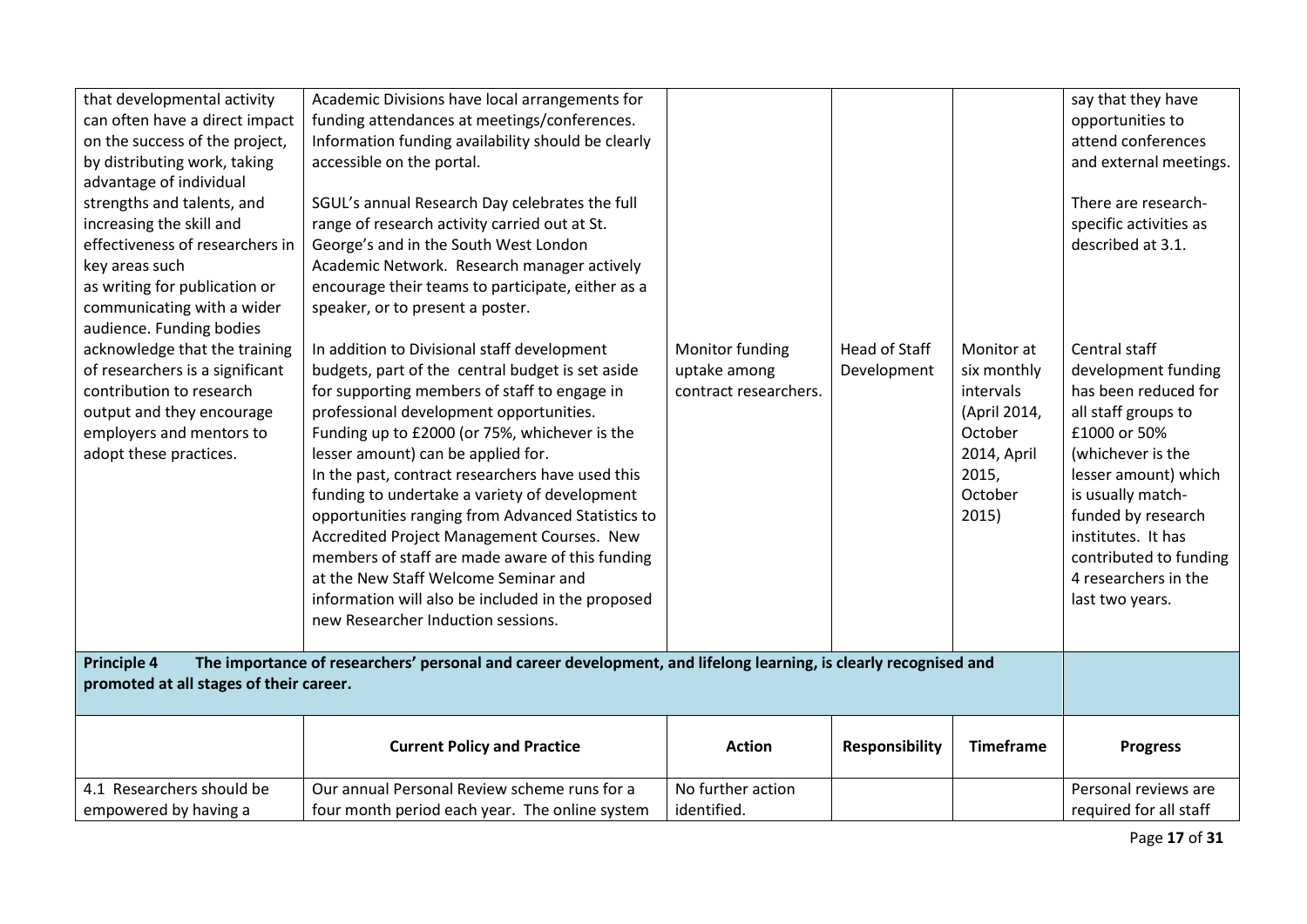| realistic understanding of, and  | we use enables us to collate all staff development |                      |               |            | on an annual basis.     |
|----------------------------------|----------------------------------------------------|----------------------|---------------|------------|-------------------------|
| information about, their own     | needs identified which in turn informs the         |                      |               |            | 90% of staff in         |
| career development and           | planning of our staff development programme.       |                      |               |            | research institutes had |
| career direction options as      | There is a section of the Personal Review which    |                      |               |            | a personal review in    |
| well as taking personal          | prompts discussion of personal and career          |                      |               |            | 2014.                   |
| responsibility for their choices | development needs.                                 |                      |               |            |                         |
| at the appropriate times.        |                                                    |                      |               |            |                         |
| Employers should introduce       |                                                    |                      |               |            |                         |
| appraisal systems for all        |                                                    |                      |               |            |                         |
| researchers for assessing their  |                                                    |                      |               |            |                         |
| professional performance on      |                                                    |                      |               |            |                         |
| a regular basis                  |                                                    |                      |               |            |                         |
| and in a transparent manner.     |                                                    |                      |               |            |                         |
| It is important that             |                                                    |                      |               |            |                         |
| researchers have access to       |                                                    |                      |               |            |                         |
| honest and transparent           |                                                    |                      |               |            |                         |
| advice on their prospects for    |                                                    |                      |               |            |                         |
| success in their preferred       |                                                    |                      |               |            |                         |
| career.                          |                                                    |                      |               |            |                         |
|                                  |                                                    |                      |               |            |                         |
| 4.2 Employers will wish to       | Through our Centre for Medical and Healthcare      |                      |               |            | The PGCRS is not        |
| ensure that developmental        | Education we offer a programme of staff            |                      |               |            | running this year due   |
| activities open to researchers   | development for members of staff involved in       |                      |               |            | to low uptake. Review   |
| include preparation for          | teaching and learning. This includes the           |                      |               |            | of content to evaluate  |
| academic practice. Employers     | opportunity to register for the Postgraduate       |                      |               |            | which elements can be   |
| should take measures to          | Certificate in Biomedical and Healthcare           |                      |               |            | integrated into staff   |
| ensure broad recognition of      | Education.                                         |                      |               |            | development             |
| CPD schemes from other           |                                                    |                      |               |            | provision.              |
| employing organisations as       | Researchers also have the opportunity to work      | Subscribe to Vitae's | Head of Staff | By October |                         |
| far as possible, so that         | towards the Postgraduate Certificate in Research   | RDF Planner.         | Development   | 2014       |                         |
| researchers are not unduly       | Skills, the content and learning outcomes of       |                      |               | Planned to |                         |
| disadvantaged when moving        | which has been mapped onto the Researcher          | Run awareness        |               | run during |                         |
| from one employer to             | Development Framework, with the modules            | raising sessions on  |               | 2014/15    |                         |
| another.                         | covering - Research skills and techniques,         | the RDF Planner.     |               | academic   |                         |
|                                  | Research environment, Research management          |                      |               | year       |                         |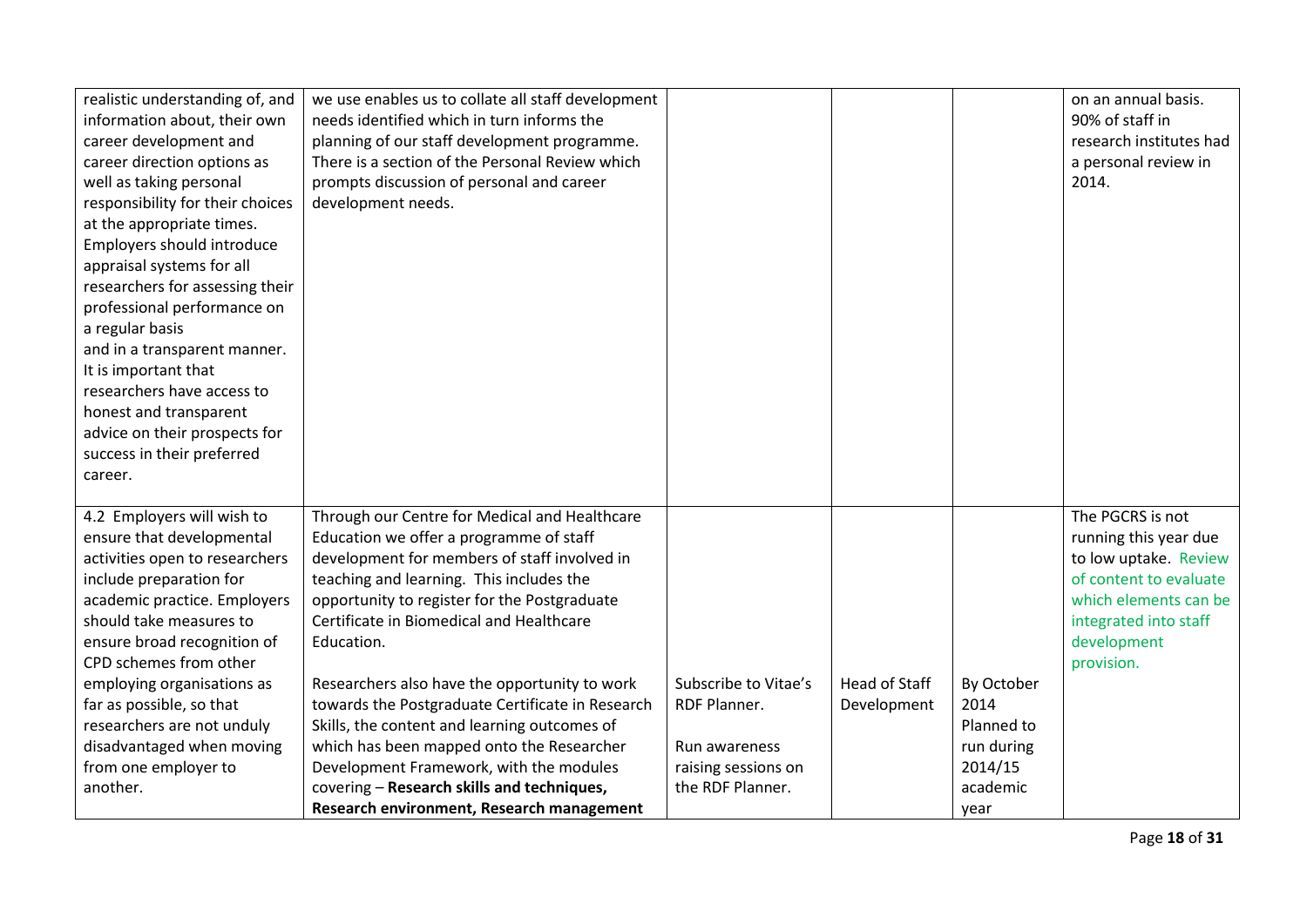|                                                                                                                                                                                                                  | and supervision, Research communication and                                                                                                                                                                                                                                                                                                                                                                                                                                                                                                                                                                                                                                                                                                                                                                                                                                                                                                                      |                                                                         |                                                                                |                                                                       |                                                                                                                                                                                                                                                                                                                             |
|------------------------------------------------------------------------------------------------------------------------------------------------------------------------------------------------------------------|------------------------------------------------------------------------------------------------------------------------------------------------------------------------------------------------------------------------------------------------------------------------------------------------------------------------------------------------------------------------------------------------------------------------------------------------------------------------------------------------------------------------------------------------------------------------------------------------------------------------------------------------------------------------------------------------------------------------------------------------------------------------------------------------------------------------------------------------------------------------------------------------------------------------------------------------------------------|-------------------------------------------------------------------------|--------------------------------------------------------------------------------|-----------------------------------------------------------------------|-----------------------------------------------------------------------------------------------------------------------------------------------------------------------------------------------------------------------------------------------------------------------------------------------------------------------------|
|                                                                                                                                                                                                                  | dissemination.                                                                                                                                                                                                                                                                                                                                                                                                                                                                                                                                                                                                                                                                                                                                                                                                                                                                                                                                                   | Run session for<br>PIs/Research Leaders                                 | Associate<br>Dean for<br>Career<br>Development<br>of Research<br>Staff         | November<br>2013                                                      |                                                                                                                                                                                                                                                                                                                             |
| 4.3 Employers will ensure<br>that where researchers are<br>provided with teaching and<br>demonstrating opportunities<br>as part of their career<br>development, suitable<br>training and support is<br>provided. | The workshops offered by the Centre for Medical<br>and Healthcare Education include: Teaching Skills<br>Course, PBL/CBL tutor training, Presentation<br>Skills, Assessment workshop.<br>All members of staff and students are invited to<br>attend our annual Education Day which<br>showcases a range of our teaching and learning<br>successes and new developments and provides<br>opportunities for professional development and<br>networking. The programme for the day includes<br>external and internal speakers and a poster<br>display. There is an open call to all staff and<br>students to submit poster and presentation<br>abstracts prior to the event.<br>We are currently developing a CPD framework for<br>learning and teaching in line with the Higher<br><b>Education Academy's Professional Standards</b><br>Framework. This will enable all members of staff<br>involved in the support of learning and teaching<br>to gain recognition. | Develop and launch<br>the CPD framework<br>for teaching and<br>learning | Senior<br>Lecturer in<br>Staff<br>Development/<br>Head of Staff<br>Development | Embed in<br>performance<br>management<br>system<br>By October<br>2015 | SHINE was launched in<br>October 2015.<br><b>Encourage researchers</b><br>to seek HEA<br>accreditation through<br><b>SHINE (the CPD</b><br>framework for<br>learning and teaching),<br>particularly from<br>2016-2017, as being<br>piloted with Institute<br>of Medical and<br><b>Biomedical Education</b><br>in 2015-2016. |
| 4.4 Employers and<br>researchers can often benefit<br>if researchers have an input<br>into policy and practice                                                                                                   | Research staff have specific representation on<br>the Staff Forum, the Research Strategy<br>Committee and Academic Forum.                                                                                                                                                                                                                                                                                                                                                                                                                                                                                                                                                                                                                                                                                                                                                                                                                                        | Set and publicise<br>meeting dates for<br>Representative<br>Group       | <b>Head of Staff</b><br>Development                                            | By end<br>November<br>2013                                            | This process has been<br>started with 5<br>postdoctoral<br>researchers. Broaden                                                                                                                                                                                                                                             |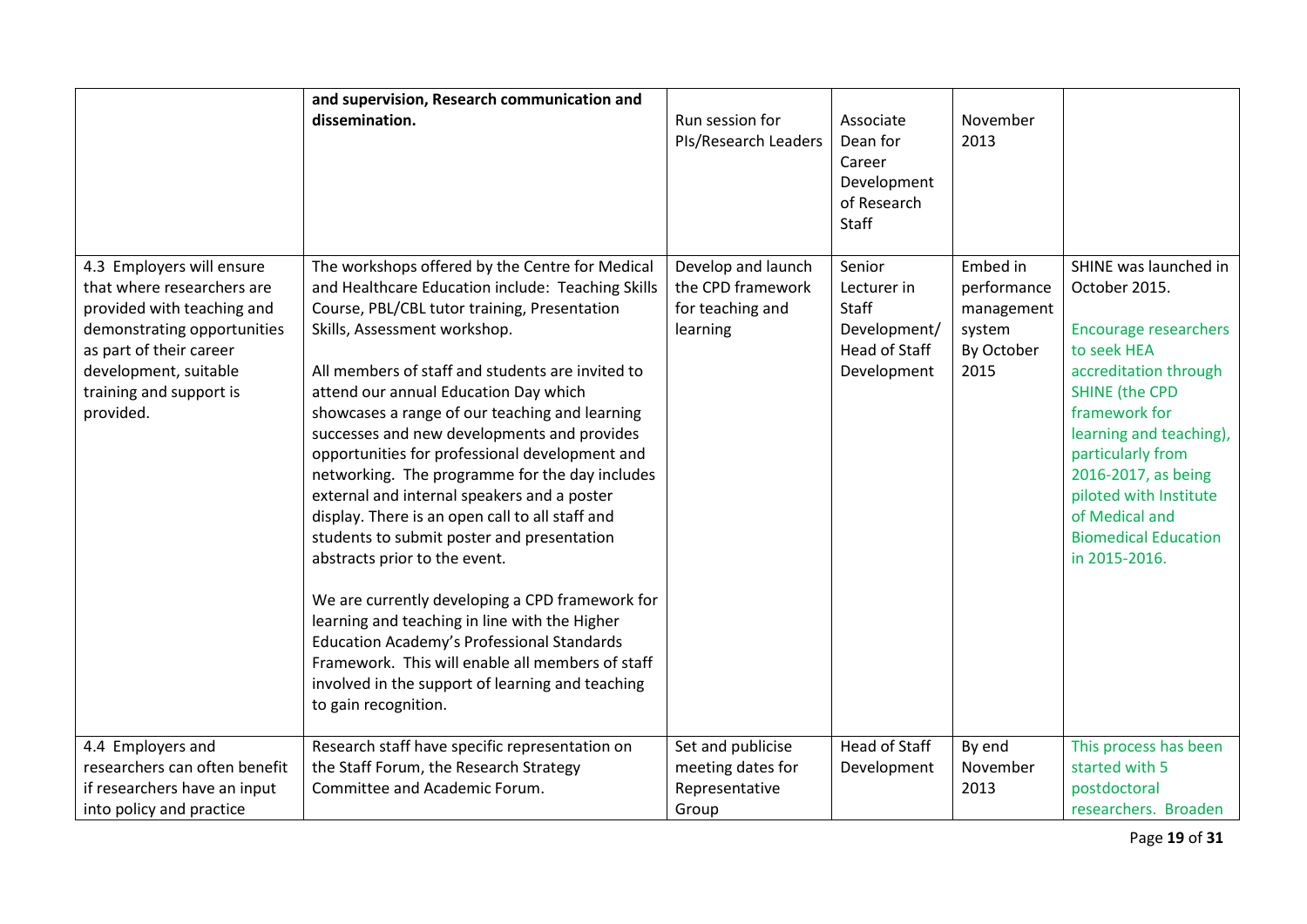| through appropriate<br>representation at staff<br>meetings and on organisation<br>or management committees.                           | Only 45% of CROS respondents feel they have<br>opportunities to participate in decision-making<br>processes. (This is just below the benchmark of<br>46% for the sector - as identified in CROS 2013).<br>As a result, we have established a Contract<br>Research Staff Representative Group and a series<br>of meeting dates will be set for each academic<br>year.<br>The research leaders spoken to as part of this<br>analysis are supportive of including contract<br>researchers within the management teams of the<br>new Institutes. |                                                                                                                                                                         |                              |                                                                                                                                             | out to other research<br>staff.<br>Institutes run open<br>meetings on a regular<br>basis and involve<br>research staff in<br>decision-making, e.g.<br>capital expenditure<br>such as significant<br>equipment purchases. |
|---------------------------------------------------------------------------------------------------------------------------------------|----------------------------------------------------------------------------------------------------------------------------------------------------------------------------------------------------------------------------------------------------------------------------------------------------------------------------------------------------------------------------------------------------------------------------------------------------------------------------------------------------------------------------------------------|-------------------------------------------------------------------------------------------------------------------------------------------------------------------------|------------------------------|---------------------------------------------------------------------------------------------------------------------------------------------|--------------------------------------------------------------------------------------------------------------------------------------------------------------------------------------------------------------------------|
| 4.5 Mentoring arrangements<br>should be supported by<br>employers as a key<br>mechanism for career<br>development and<br>enhancement. | Our coaching and mentoring schemes are<br>available to all members of staff. However, the<br>participation rate among researchers is low. The<br>re-launch of our in-house mentoring scheme will<br>be publicised widely among researchers.                                                                                                                                                                                                                                                                                                  | Re-launch mentoring<br>scheme<br>Monitor uptake<br>among contract<br>researchers. Aim for<br>at least 10% of<br>contract researchers<br>to be involved in<br>mentoring. | Head of Staff<br>Development | By end<br>December<br>2013<br>Monitor at<br>six monthly<br>intervals<br>(April 2014,<br>October<br>2014, April<br>2015,<br>October<br>2015) | Formal mentoring is<br>available, but uptake<br>remains low (3<br>research staff).<br><b>Communications</b><br>strategy for staff<br>development<br>activities.<br><b>Review of mentoring</b><br>scheme.                 |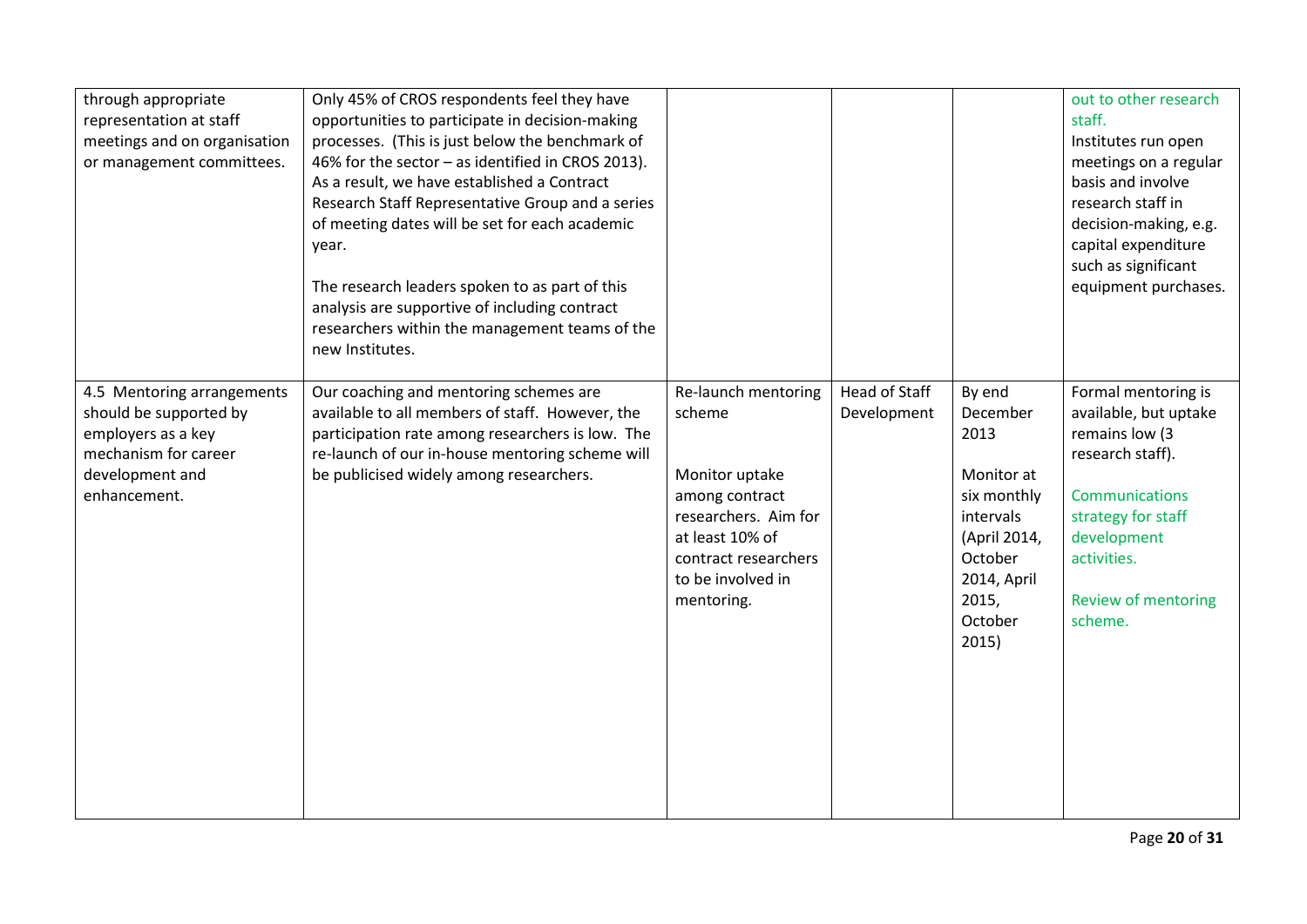| <b>Principle 5</b><br>Individual researchers share the responsibility for and need to pro-actively engage in their own personal and career<br>development, and lifelong learning.                |                                                                                                                                                                                                                                                                                                                                                                                                                                                                                                                                                                                                                                                                                                                                                                                                                                                                                                                                                                                                                                                                          |                                                                                                                                                 |                                                                       |                                    |                                                                                                                                                                                                                                                                                                                                                                                                                                                                                                                   |
|--------------------------------------------------------------------------------------------------------------------------------------------------------------------------------------------------|--------------------------------------------------------------------------------------------------------------------------------------------------------------------------------------------------------------------------------------------------------------------------------------------------------------------------------------------------------------------------------------------------------------------------------------------------------------------------------------------------------------------------------------------------------------------------------------------------------------------------------------------------------------------------------------------------------------------------------------------------------------------------------------------------------------------------------------------------------------------------------------------------------------------------------------------------------------------------------------------------------------------------------------------------------------------------|-------------------------------------------------------------------------------------------------------------------------------------------------|-----------------------------------------------------------------------|------------------------------------|-------------------------------------------------------------------------------------------------------------------------------------------------------------------------------------------------------------------------------------------------------------------------------------------------------------------------------------------------------------------------------------------------------------------------------------------------------------------------------------------------------------------|
|                                                                                                                                                                                                  | <b>Current Policy and Practice</b>                                                                                                                                                                                                                                                                                                                                                                                                                                                                                                                                                                                                                                                                                                                                                                                                                                                                                                                                                                                                                                       | <b>Action</b>                                                                                                                                   | <b>Responsibility</b>                                                 | <b>Timeframe</b>                   | <b>Progress</b>                                                                                                                                                                                                                                                                                                                                                                                                                                                                                                   |
| 5.1 Researchers are<br>employed to advance<br>knowledge and should<br>exercise and develop<br>increased capacity for<br>independent, honest and<br>critical thought throughout<br>their careers. | Feedback from the 2013 CROS Survey found that<br>the majority of respondents agreed that they:<br>Are encouraged to engage in personal<br>$\bullet$<br>and career development<br>Take ownership of their career<br>development<br>Have a career development path<br>Maintain a formal record of their cpd<br>$\bullet$<br>activities<br>The majority of respondents to the CROS Survey<br>said that they have had the opportunity at SGUL<br>to:<br>Collaborate with colleagues outside SGUL<br>$\bullet$<br>Collaborate in research with external<br>organisations<br>Mentor and support other researchers<br>Supervise undergraduate or postgraduate<br>$\bullet$<br>research projects<br>Work as part of a cross-disciplinary team<br>Plan and manage a project<br>Write a grant/funding proposal<br>There are a number of activities which take place<br>within Academic Divisions e.g. seminar series,<br>journal clubs, presentations. It is important that<br>all contract researchers are made aware of these<br>activities and encouraged to attend. This could | <b>Ensure all Divisional</b><br>Seminars are<br>advertised on the<br>intranet and in<br>George's Weekly<br>(our weekly staff e-<br>newsletter). | Seminar<br>organisers via<br>Divisional<br><b>Business</b><br>Manager | <b>Starting</b><br>October<br>2013 | Institutes publicise<br>different events that<br>are occurring, such as<br>career development<br>and seminars.<br><b>Examples from</b><br>Infection and<br>Immunity can be<br>found on our external<br>website. Other<br>institutes use the<br>intranet to publish<br>their programme. The<br>intranet is also used to<br>publicise individual<br>events, as are posters<br>around the building.<br>The annual Research<br>Day encourages<br>researchers to interact<br>with other disciplines<br>and colleagues. |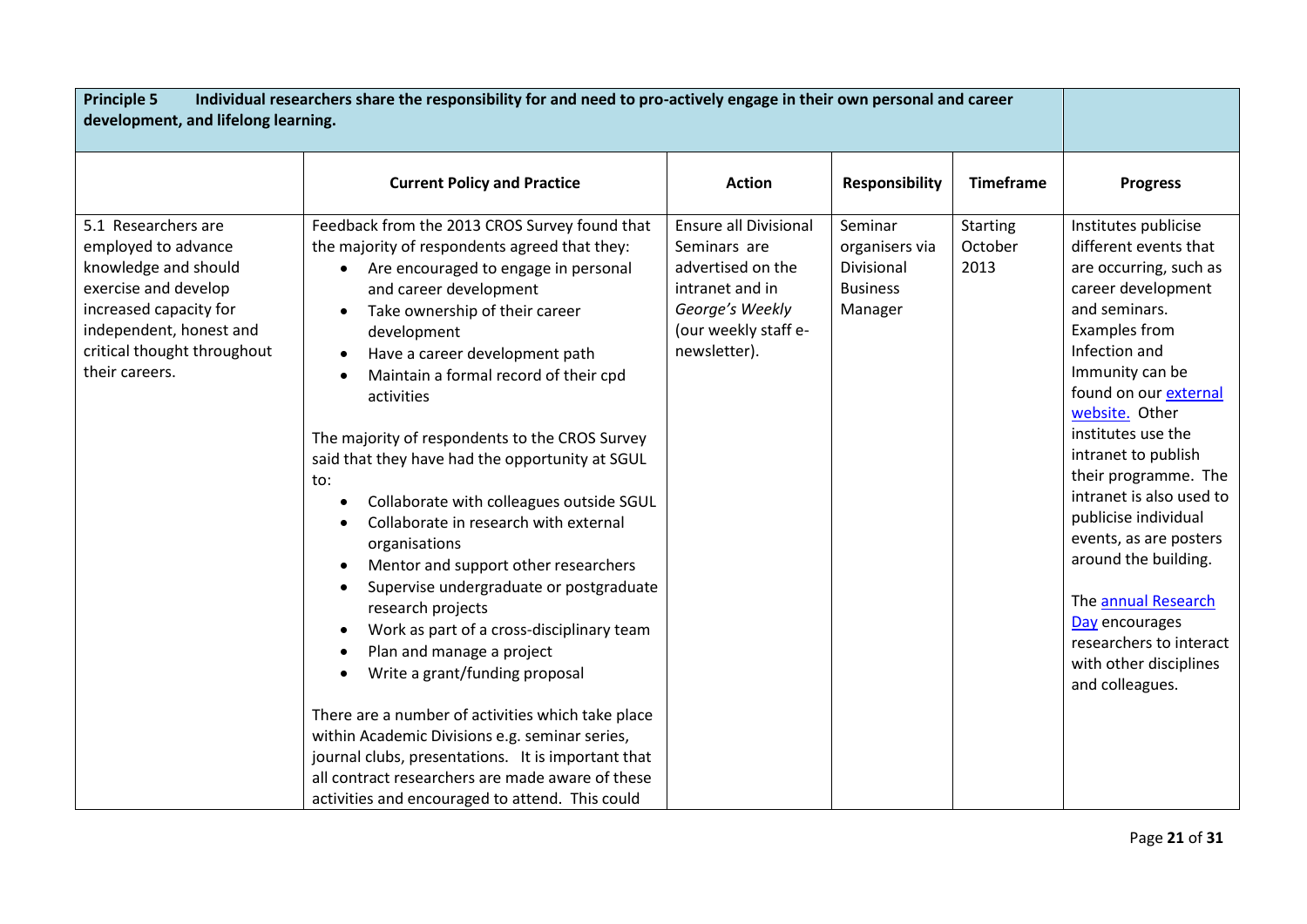|                                                                                                                                                                                                                                                                                                                    | be achieved through promoting at Researcher<br>Induction and through the new Institute contacts<br>and the Representative Group.                                                                                                                                                                                                                                                                                                                                                                                                                                                                                                                                                                                                                                                                                                                                                                                                                                                                                                                                                                                                                                                                |                                                                                                         |                                                   |                                                                                                               |                                                                                                                                                                                                                                                                                                                                                                                                                                                                                                                                                                                         |
|--------------------------------------------------------------------------------------------------------------------------------------------------------------------------------------------------------------------------------------------------------------------------------------------------------------------|-------------------------------------------------------------------------------------------------------------------------------------------------------------------------------------------------------------------------------------------------------------------------------------------------------------------------------------------------------------------------------------------------------------------------------------------------------------------------------------------------------------------------------------------------------------------------------------------------------------------------------------------------------------------------------------------------------------------------------------------------------------------------------------------------------------------------------------------------------------------------------------------------------------------------------------------------------------------------------------------------------------------------------------------------------------------------------------------------------------------------------------------------------------------------------------------------|---------------------------------------------------------------------------------------------------------|---------------------------------------------------|---------------------------------------------------------------------------------------------------------------|-----------------------------------------------------------------------------------------------------------------------------------------------------------------------------------------------------------------------------------------------------------------------------------------------------------------------------------------------------------------------------------------------------------------------------------------------------------------------------------------------------------------------------------------------------------------------------------------|
| 5.2 Researchers should<br>develop their ability to<br>transfer and exploit<br>knowledge where appropriate<br>and facilitate its use in policy<br>making and the<br>commercialisation of research<br>for the benefit of their<br>employing organisation, as<br>well as the wider society and<br>economy as a whole. | We know from feedback from CROS 2013 that<br>over half of the respondents said they would like<br>to undertake training in Knowledge Exchange.<br>The Enterprise and Innovation Team are keen to<br>respond to this need and will look to develop and<br>introduce appropriate opportunities during the<br>13/14 academic year.<br>Knowledge Transfer is one of the elements in our<br>strategic plan and we have a dedicated Enterprise<br>and Innovation Team to drive this forward. The<br>team run the annual Impact and Innovation<br>Awards which are open to all researchers. The<br>three categories - Development Fund, Proof of<br>Concept and Industrial Partners - offer up to<br>£35,000 worth of funding towards commercially<br>focused projects. Details of these awards are<br>posted on the intranet, through George's Weekly<br>and posters around the site.<br>Our Open Access Policy requires that all<br>published outputs are made available on an Open<br>Access basis via our Institutional Repository<br>(SORA) (where publishers' copyright agreements<br>allow). Information about Open Access is<br>available to all staff via our intranet and internet<br>pages. | Develop and<br>introduce<br>appropriate<br>opportunities to<br>support knowledge<br>transfer activities | Head of<br>Enterprise                             | To form part<br>of 2014/15<br>staff<br>development<br>programme.<br>Monitor<br>uptake via<br><b>CROS 2015</b> | The Enterprise team<br>has given numerous<br>presentations about<br>knowledge transfer<br>and the<br>commercialisation of<br><b>Intellectual Property</b><br>(IP). In addition, the<br>team has a dedicated<br>section which works<br>closely with the<br>research institutes and<br>has regular meetings<br>with the researchers<br>and Research<br>Managers to advise on<br>these matters. Over<br>£250k value of Impact<br>and Innovation<br>Awards since<br>December 2014.<br>76.5% of CROS 2015<br>respondents said that<br>they would like to<br>engage in knowledge<br>exchange. |
| 5.3 Researchers should<br>recognise their responsibility<br>to conduct and disseminate                                                                                                                                                                                                                             | The standards expected of researchers are<br>addressed as part of local induction and<br>orientation. Through day to day supervision,                                                                                                                                                                                                                                                                                                                                                                                                                                                                                                                                                                                                                                                                                                                                                                                                                                                                                                                                                                                                                                                           | <b>Establish Researcher</b><br>Induction sessions                                                       | <b>Head of Staff</b><br>Development<br>with Staff | Pilot session<br>to run by<br>April 2014.                                                                     | Induction was not run<br>in 14/15, due to poor<br>feedback from                                                                                                                                                                                                                                                                                                                                                                                                                                                                                                                         |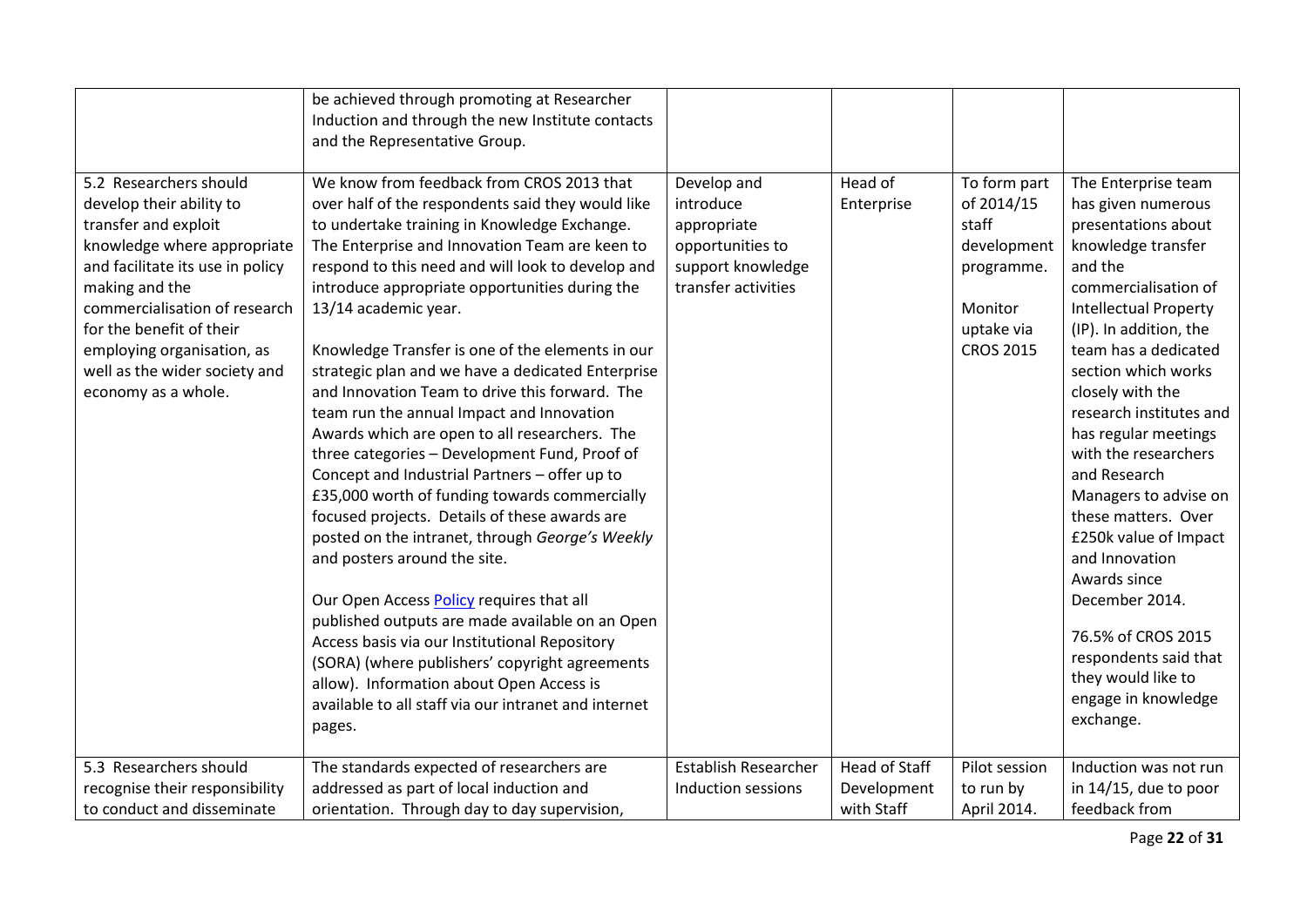| research results in an honest<br>and ethical manner and to<br>contribute to the wider body<br>of knowledge.                                                                                                                             | research leaders ensure these standards are<br>maintained.<br>Our policy on Research Misconduct is available<br>on the intranet and all researchers involved in<br>clinical research must attend Good Clinical<br>Practice training and those working with human<br>tissue must complete and online e-learning<br>module and attend an annual update.<br>These messages will be reinforced as part of<br>researcher induction. |                                             | Development<br>Administrator<br>and Associate<br>Dean for<br>Career<br>Development<br>of Research<br>Staff | Pending<br>evaluation<br>include<br>session in<br>14/15 staff<br>development<br>programme. | previous sessions.<br>Good clinical practice<br>(220 participants in<br>the last 2 years) and<br>Human Tissue Act<br>training is still<br>available. The JREO<br>offer a comprehensive<br>programme of<br>workshops for<br>research governance.<br><b>Research Ethics being</b><br>developed for<br>inclusion in the<br>programme from<br>spring 2016 (with JREO<br>and Head of Graduate<br>School). |
|-----------------------------------------------------------------------------------------------------------------------------------------------------------------------------------------------------------------------------------------|--------------------------------------------------------------------------------------------------------------------------------------------------------------------------------------------------------------------------------------------------------------------------------------------------------------------------------------------------------------------------------------------------------------------------------|---------------------------------------------|------------------------------------------------------------------------------------------------------------|--------------------------------------------------------------------------------------------|------------------------------------------------------------------------------------------------------------------------------------------------------------------------------------------------------------------------------------------------------------------------------------------------------------------------------------------------------------------------------------------------------|
| 5.4 Researchers should also<br>be aware that the skills and<br>achievements required to<br>move on from a research<br>position may not be the same<br>as the skills and achievements<br>which they displayed to reach<br>that position. | We provide a number of career development<br>events, and access to a careers advisor outlined<br>above. All this information is regularly emailed to<br>research staff and appears on the portal pages<br>and in George's Weekly. The Associate Dean for<br>the Career Development of Research Staff also<br>issues a termly blog which is emailed to every<br>contract researcher.                                            | No further action<br>identified             |                                                                                                            |                                                                                            | Career development<br>workshops continue to<br>be delivered, although<br>uptake is low.<br><b>Communications</b><br>strategy and dialogue<br>with research staff to<br>improve career<br>development<br>opportunities and<br>delivery.                                                                                                                                                               |
| 5.5 Researchers should<br>recognise that the primary<br>responsibility for managing                                                                                                                                                     | 69% of respondents to the CROS survey say they<br>are encouraged to engage in personal and career<br>development.                                                                                                                                                                                                                                                                                                              | Subscribe to Vitae's<br><b>RDF Planner.</b> | <b>Head of Staff</b><br>Development                                                                        | By October<br>2014                                                                         | Trial of RDF planner to<br>take place in spring<br>2015.                                                                                                                                                                                                                                                                                                                                             |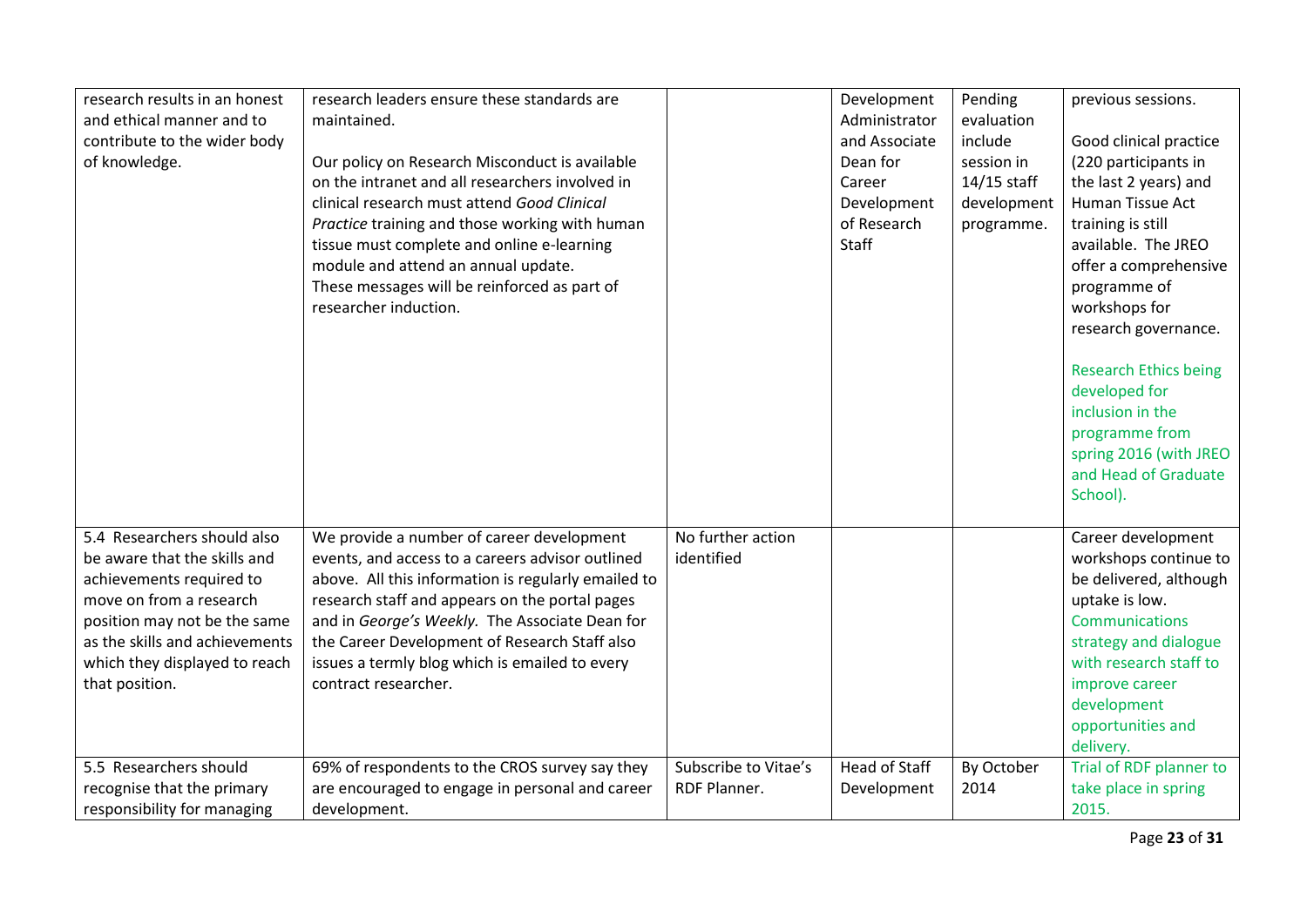| and pursuing their career is   |                                                    | Run awareness        |                      | Planned to | PR Briefings for         |
|--------------------------------|----------------------------------------------------|----------------------|----------------------|------------|--------------------------|
| theirs. Accordingly, they      | Only 53% say they have a clear career              | raising sessions on  |                      | run during | reviewers and            |
| should identify training needs | development plan. And only 10% say they use        | the RDF Planner.     |                      | 2014/15    | reviewees so that PR is  |
| and actively seek out          | the Researcher Development Framework to            |                      |                      | academic   | an effective vehicle for |
| opportunities for learning and | support their cpd activity.                        |                      |                      | year       | career development.      |
| development in order to        |                                                    |                      |                      |            |                          |
| further that career and take   | 80% agree that they take ownership of their        |                      |                      |            |                          |
| personal responsibility for    | career development.                                |                      |                      |            |                          |
| their choices. Research        |                                                    |                      |                      |            |                          |
| managers and employers also    | Our annual Personal Review process is the formal   |                      |                      |            |                          |
| have a responsibility to       | mechanism for identifying and discussing training  |                      |                      |            |                          |
| provide honest advice and      | and development needs.                             |                      |                      |            |                          |
| appropriate structures, and to |                                                    |                      |                      |            |                          |
| equip researchers with the     |                                                    |                      |                      |            |                          |
| tools to manage their own      |                                                    |                      |                      |            |                          |
| careers. Research managers     |                                                    |                      |                      |            |                          |
| should encourage research      |                                                    |                      |                      |            |                          |
| staff under their supervision  |                                                    |                      |                      |            |                          |
| to attend appropriate training |                                                    |                      |                      |            |                          |
| and career development         |                                                    |                      |                      |            |                          |
| courses and events.            |                                                    |                      |                      |            |                          |
|                                |                                                    |                      |                      |            |                          |
| 5.6 Researchers should         | 72%* of CROS respondents reported that they        | Work with            | <b>Head of Staff</b> | Framework  | Review of PR scheme      |
| ensure that their career       | had taken part in our Personal Review process,     | researchers and      | Development          | agreed by  | is currently underway,   |
| development requirements       | which should include a discussion on personal      | research leaders to  |                      | October    | which will also          |
| and activities are regularly   | and career development and the creation of a       | integrate the        |                      | 2015       | investigate how the      |
| discussed, monitored and       | Personal Development Plan.                         | Researcher           |                      |            | RDF can be integrated    |
| evaluated throughout the       | * figure taken mid-way through our Personal        | Development          |                      |            | into the 2016 process.   |
| year in discussion with their  | Review cycle                                       | Framework into the   |                      |            |                          |
| research manager and           | However, only 34% found the Personal Review        | Personal Review      |                      |            | Over 50% of CROS         |
| mentor, and that they commit   | useful overall and only 32% said it was helpful in | process for contract |                      |            | 2015 respondents do      |
| themselves fully to all such   | focusing on their career aspirations.              | researchers.         |                      |            | not keep a formal        |
| activities. Researchers are    |                                                    |                      |                      |            | record of their          |
| encouraged to record their     | Our staff self-service system -Yourself - logs all |                      |                      |            | professional             |
| <b>Personal Development</b>    | attendances at internal events run by the Staff    |                      |                      |            | development and do       |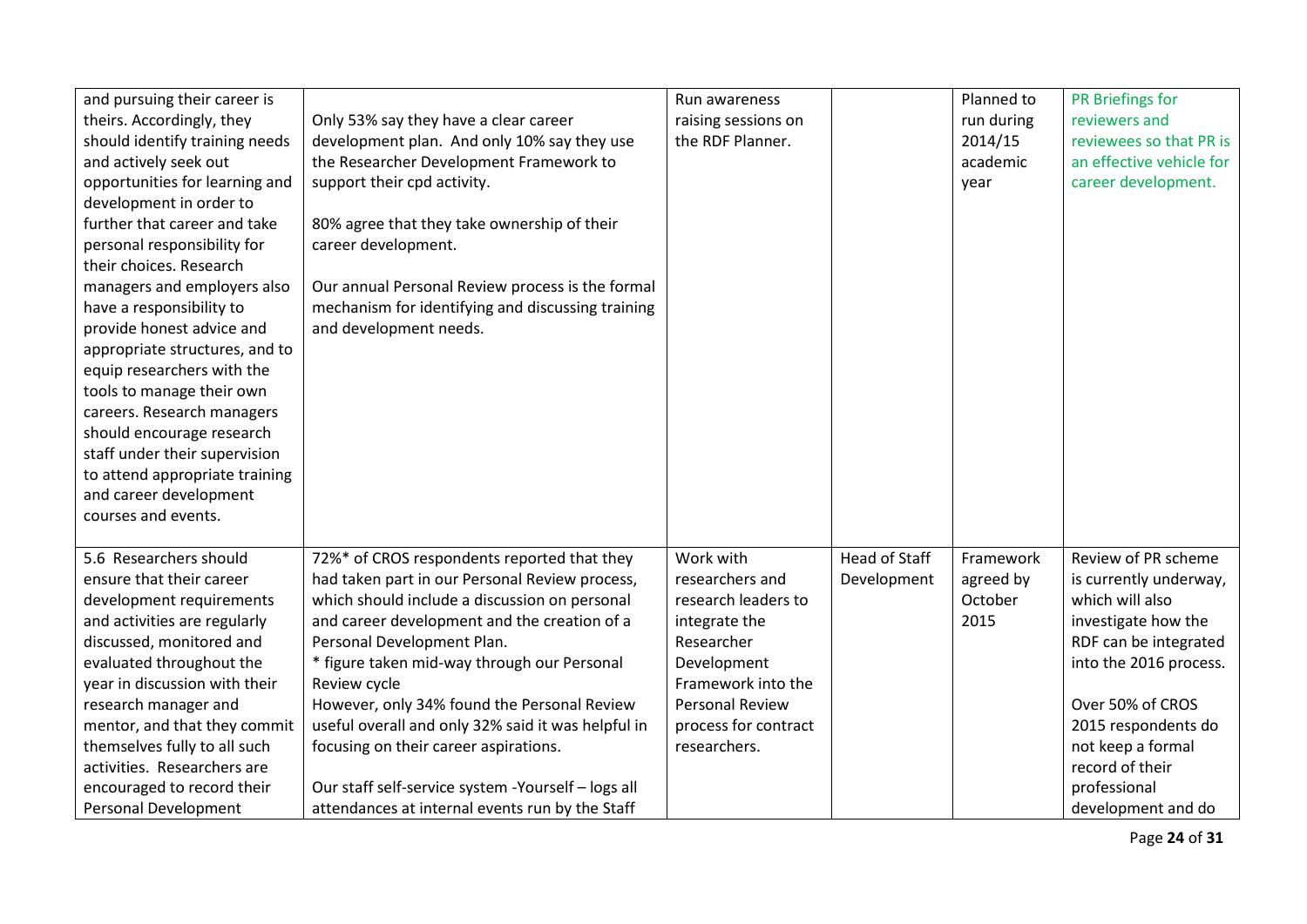| Planning (PDP) and CPD<br>activities, a log of which may<br>be presented to current and<br>future employers as<br>appropriate.<br><b>Principle 6</b>                                                                                                                                                                                                                                                                                                         | Development Office. This enables researchers to<br>keep an up to date log of development activities<br>they have attended.<br>Diversity and equality must be promoted in all aspects of the recruitment and career management of researchers.                                                                                                                                                         |                                 |                                                             |                  | not have a clear career<br>development plan<br>(Q22.2, 22.3 and 22.4).<br>70.6% would like to<br>undertake some form<br>of career management<br>$(Q23.1)$ . |
|--------------------------------------------------------------------------------------------------------------------------------------------------------------------------------------------------------------------------------------------------------------------------------------------------------------------------------------------------------------------------------------------------------------------------------------------------------------|-------------------------------------------------------------------------------------------------------------------------------------------------------------------------------------------------------------------------------------------------------------------------------------------------------------------------------------------------------------------------------------------------------|---------------------------------|-------------------------------------------------------------|------------------|-------------------------------------------------------------------------------------------------------------------------------------------------------------|
|                                                                                                                                                                                                                                                                                                                                                                                                                                                              |                                                                                                                                                                                                                                                                                                                                                                                                       |                                 |                                                             |                  |                                                                                                                                                             |
|                                                                                                                                                                                                                                                                                                                                                                                                                                                              | <b>Current Policy and Practice</b>                                                                                                                                                                                                                                                                                                                                                                    | <b>Action</b>                   | <b>Responsibility</b>                                       | <b>Timeframe</b> |                                                                                                                                                             |
| 6.1 The UK legislative<br>framework outlaws<br>discrimination on the basis of<br>age, disability, sex, sexual<br>orientation, race or religion. It<br>also requires public bodies to<br>take positive steps to<br>promote equality, based on<br>evidence and priorities, and to<br>develop specific schemes and<br>action plans related to<br>gender, race and disability to<br>address specific issues of<br>underrepresentation or lack<br>of progression. | SGUL has developed a Single Equality Scheme<br>and Action Plan which covers both staff and<br>students and is monitored through the Equality<br>and Diversity Committee.<br>88% of respondents to CROS 2013 (and 96% of<br>PIRLS respondents) felt that SGUL is committed<br>to Equality and Diversity. And the majority felt<br>that they are treated fairly in relation to<br>employment practices. | No further action<br>identified |                                                             |                  | 88.3% of CROS 2015<br>respondents agree<br>that SGUL is<br>committed to equality<br>and diversity (Q35.1)<br>The SES is being<br>updated for 2016.          |
| 6.2 As is the case for society<br>as a whole, UK research will<br>benefit from increasing<br>equality and diversity in the<br>recruitment and retention of<br>researchers. The Concordat<br>encourages the recruitment                                                                                                                                                                                                                                       | Through our Single Equality Scheme Action Plan<br>we are committed to promoting equality and<br>diversity in recruitment and embedding equality<br>and diversity in practice.<br>We are working towards achieving the "two<br>ticks" logo to ensure disabled applicants are given                                                                                                                     | Achieve "two ticks"<br>logo     | Deputy<br>Director<br>HR/Equality &<br>Diversity<br>Manager | By April 2014    | Two ticks logo<br>achieved.<br>High ranking in<br><b>Stonewall Workplace</b><br>Equality Index (47 out<br>398 organisations).                               |

Page **25** of **31**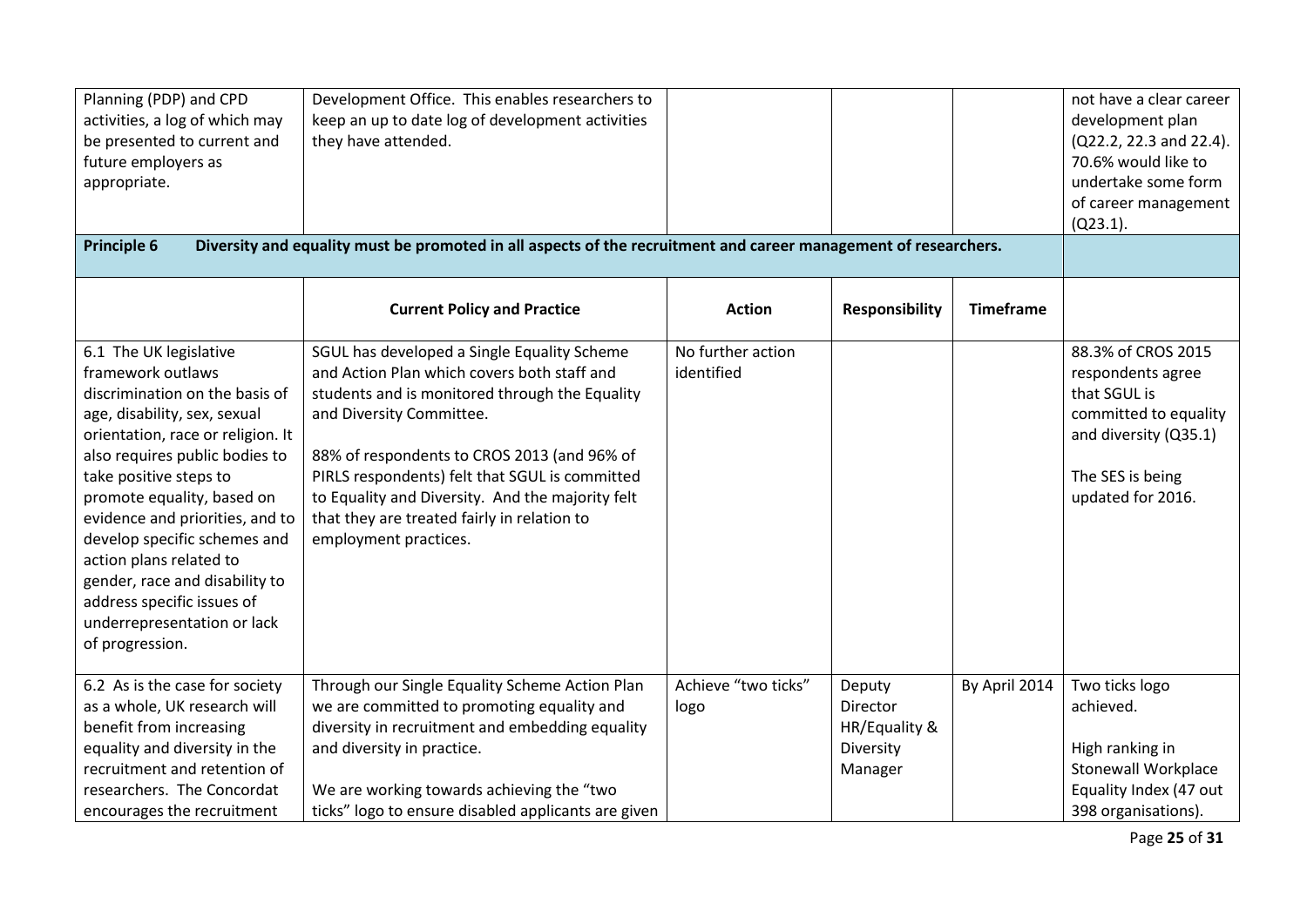| and retention of researchers<br>from the widest pool of<br>available talent, including<br>those from diverse<br>backgrounds.                                                                                                                                                                                                                                                                                             | a fair chance during the recruitment process.<br>We will continue to encourage disclosure among<br>members of staff to enable any monitoring to be<br>meaningful and report trends to the Equality and<br>Diversity Committee.                                                                                                                                                                                                                                     |                                  |  | 94.1% of CROS 2015<br>respondents felt that<br>recruitment and<br>selection were fair<br>(Q35.6)                                                                                                                             |
|--------------------------------------------------------------------------------------------------------------------------------------------------------------------------------------------------------------------------------------------------------------------------------------------------------------------------------------------------------------------------------------------------------------------------|--------------------------------------------------------------------------------------------------------------------------------------------------------------------------------------------------------------------------------------------------------------------------------------------------------------------------------------------------------------------------------------------------------------------------------------------------------------------|----------------------------------|--|------------------------------------------------------------------------------------------------------------------------------------------------------------------------------------------------------------------------------|
| 6.3 It should be emphasised<br>that the demanding nature of<br>research careers has a<br>disproportionate effect on<br>certain groups. We strongly<br>recommend that all members<br>of the UK research community<br>actively address the<br>disincentives and indirect<br>obstacles to retention and<br>progression in research<br>careers which may<br>disproportionately impact on<br>some groups more than<br>others. | All policies and procedures are subject to an<br>equality impact assessment. These issues are<br>monitored through the staff survey and CROS.<br>An Equal Pay Audit is conducted every three<br>years.<br>Through the creation of a Research Staff<br>Representative Group we will be able to identify<br>and address potential issues more quickly.                                                                                                               | No further action<br>identified. |  | Representative group<br>did not take off, so a<br>need to re-establish<br>the group to identify if<br>there are any issues.                                                                                                  |
| 6.4 Employers should ensure<br>that the working conditions<br>for researchers provide the<br>flexibility necessary for<br>successful research<br>performance in line with legal<br>requirements. Employers<br>should recognise that for<br>parents and others who have<br>taken career breaks, including<br>parental leave, have worked<br>part-time, or have taken<br>atypical routes into research,                    | Our flexible working policy extends beyond the<br>legal requirements and gives all staff the right to<br>request flexible working.<br>Requests for flexible working are made to the<br>immediate line manager and local agreements<br>made. HR Managers work closely with each<br>academic division to ensure fair application of the<br>policy.<br>The majority of respondents to the CROS 2013<br>survey say they are satisfied with their work-life<br>balance. | No further action<br>identified. |  | 76.5% of CROS 2015<br>respondents were<br>happy with their work-<br>life balance (Q35.2)<br>94.1% of CROS 2015<br>respondents agreed or<br>strongly agreed that<br>staff were treated<br>fairly in their day to<br>day work. |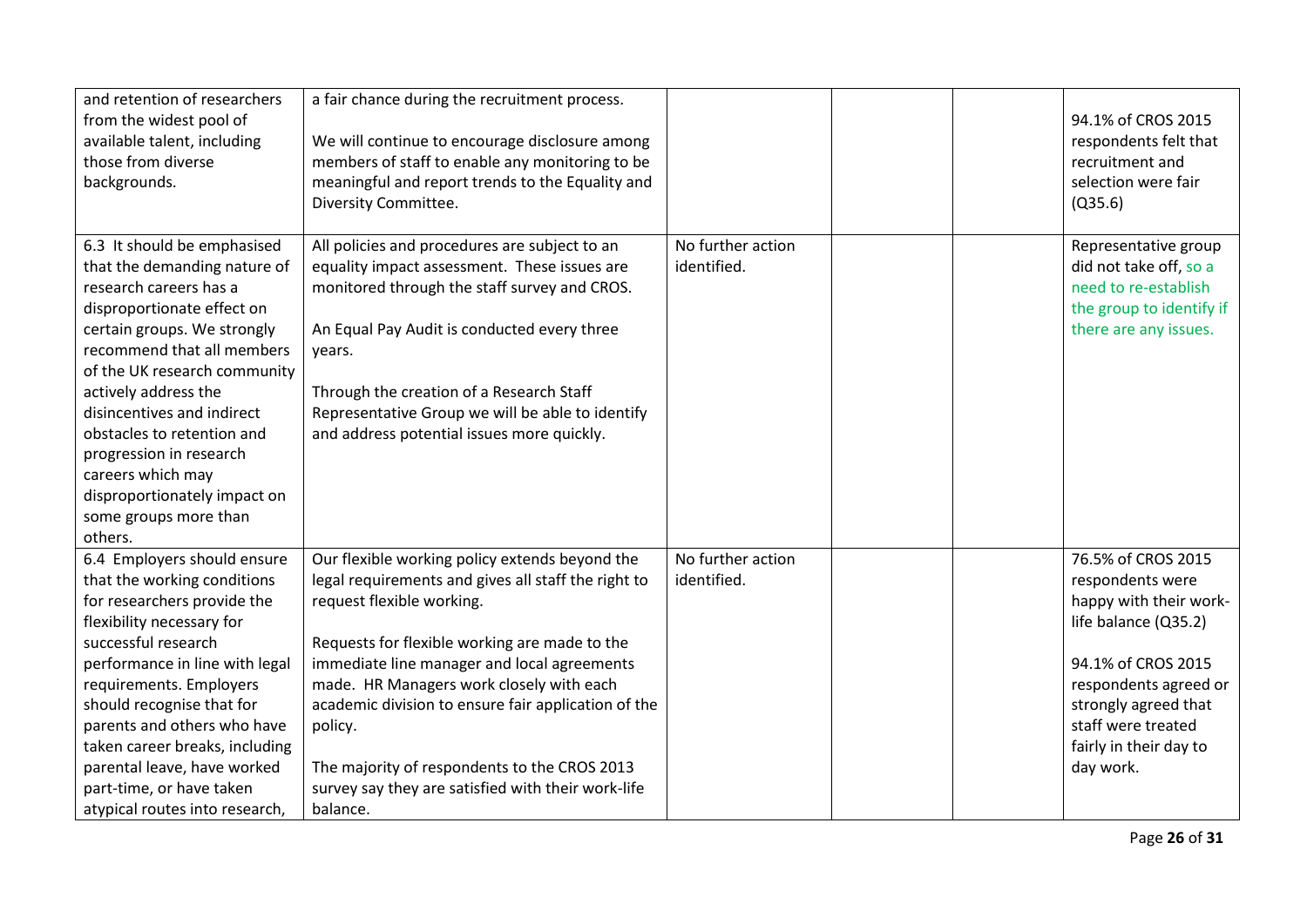| the "early career" period may<br>be prolonged, and this may be<br>a time where the risk of<br>attrition from the research<br>path is most acute. Working<br>conditions should allow both<br>female and male researchers<br>to combine family and work,<br>children and career.                                                       |                                                                                                                                                                                                                                                                       |                                  |  |  |
|--------------------------------------------------------------------------------------------------------------------------------------------------------------------------------------------------------------------------------------------------------------------------------------------------------------------------------------|-----------------------------------------------------------------------------------------------------------------------------------------------------------------------------------------------------------------------------------------------------------------------|----------------------------------|--|--|
| It is important for employers<br>to respond flexibly to requests<br>for changed work patterns<br>and to resist instant refusals<br>on the assumption that,<br>because research has always<br>been carried out in a<br>particular way, it cannot be<br>done differently.                                                              |                                                                                                                                                                                                                                                                       |                                  |  |  |
| 6.5 Funders should continue<br>to ensure that their funding<br>mechanisms and policies are<br>adapted to changing diversity<br>and equality legislation and<br>guidance, for example in their<br>provision of additional<br>funding and duration of grant<br>to cover paternity and<br>adoptive leave as well as<br>maternity leave. | This issue is continuously monitored to ensure<br>that all staff are able to benefit from SGUL's<br>enhanced maternity and paternity leave and pay<br>provisions. We ensure that as an Institution we<br>cover the cost of maternity/paternity and<br>adoption leave. | No further action<br>identified. |  |  |
| 6.6 Employers should aim for<br>a representative balance of<br>gender, disability, ethnicity                                                                                                                                                                                                                                         | Through our Single Equality Scheme Action Plan<br>we are committed to promoting equality and<br>diversity in recruitment and embedding equality                                                                                                                       | No further action<br>identified. |  |  |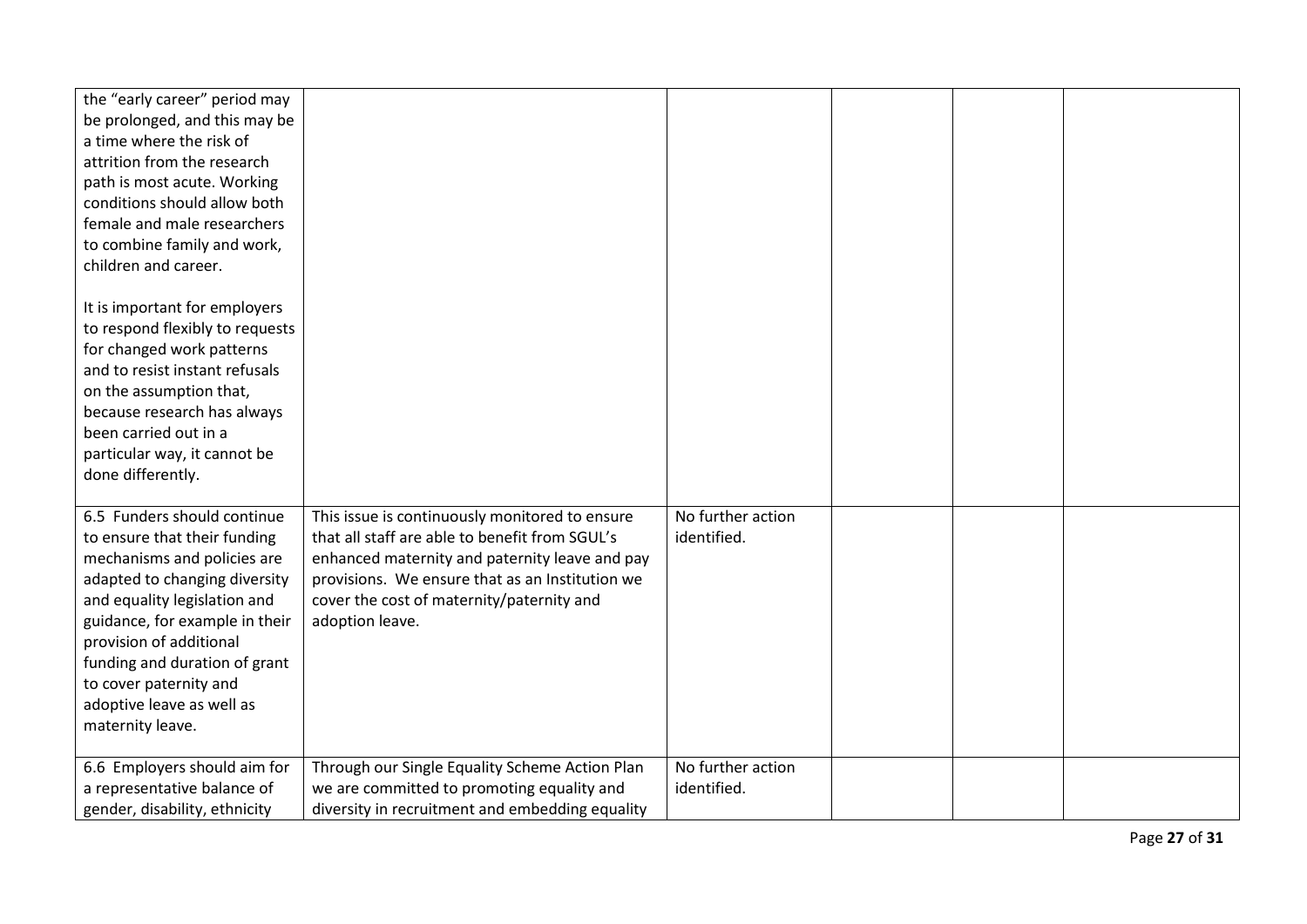| and age at all levels of staff,   | and diversity in practice.                         |                   |  |  |
|-----------------------------------|----------------------------------------------------|-------------------|--|--|
| including at supervisory and      |                                                    |                   |  |  |
| managerial level. This should     | We will continue to regularly review our           |                   |  |  |
| be achieved on the basis of a     |                                                    |                   |  |  |
|                                   | Recruitment and Selection Policy and Procedure,    |                   |  |  |
| transparent equal opportunity     | ensuring our practice is fair and transparent.     |                   |  |  |
| policy at recruitment and at      |                                                    |                   |  |  |
| all subsequent career stages.     | We will continue equality and diversity            |                   |  |  |
| Diversity should be reflected     | monitoring at all stages of the employment life    |                   |  |  |
| on selection and evaluation       | cycle and encourage disclosure from members of     |                   |  |  |
| committees. What is               | staff to ensure meaningful data analysis.          |                   |  |  |
| 'representative' will vary        |                                                    |                   |  |  |
| according to the nature of the    | As part of our work on Athena SWAN we are          |                   |  |  |
| institution and the academic      | reviewing the Terms of Reference for all           |                   |  |  |
| research subject, but             | influential committees, ensuring their             |                   |  |  |
| institutions should aim to        | composition reflects the staff profile as a whole. |                   |  |  |
| ensure that the percentage of     |                                                    |                   |  |  |
| applicants, and ultimately        |                                                    |                   |  |  |
| appointments, from a              |                                                    |                   |  |  |
| particular group to any given     |                                                    |                   |  |  |
| level should reflect the          |                                                    |                   |  |  |
| percentage in the available       |                                                    |                   |  |  |
| pool at the level immediately     |                                                    |                   |  |  |
| below.                            |                                                    |                   |  |  |
|                                   |                                                    |                   |  |  |
| 6.7 Account should also be        | We have developed a number of family friendly      | No further action |  |  |
| taken of the personal             | policies, which are made available to staff and    | identified        |  |  |
| circumstances of groups of        | managers via the intranet. The take up of these    |                   |  |  |
| researchers. Examples would       | provisions e.g. flexible working is monitored in   |                   |  |  |
| include researchers who have      | staff surveys.                                     |                   |  |  |
| responsibility for young          |                                                    |                   |  |  |
| children or adult dependants,     | Our "Access to Work" policy provides financial     |                   |  |  |
| researchers for whom English      | support for reasonable adjustment for disabled     |                   |  |  |
| is not a first language, older or | staff.                                             |                   |  |  |
| younger researchers, or           |                                                    |                   |  |  |
| researchers with disabilities     | We have a disability working group made up of      |                   |  |  |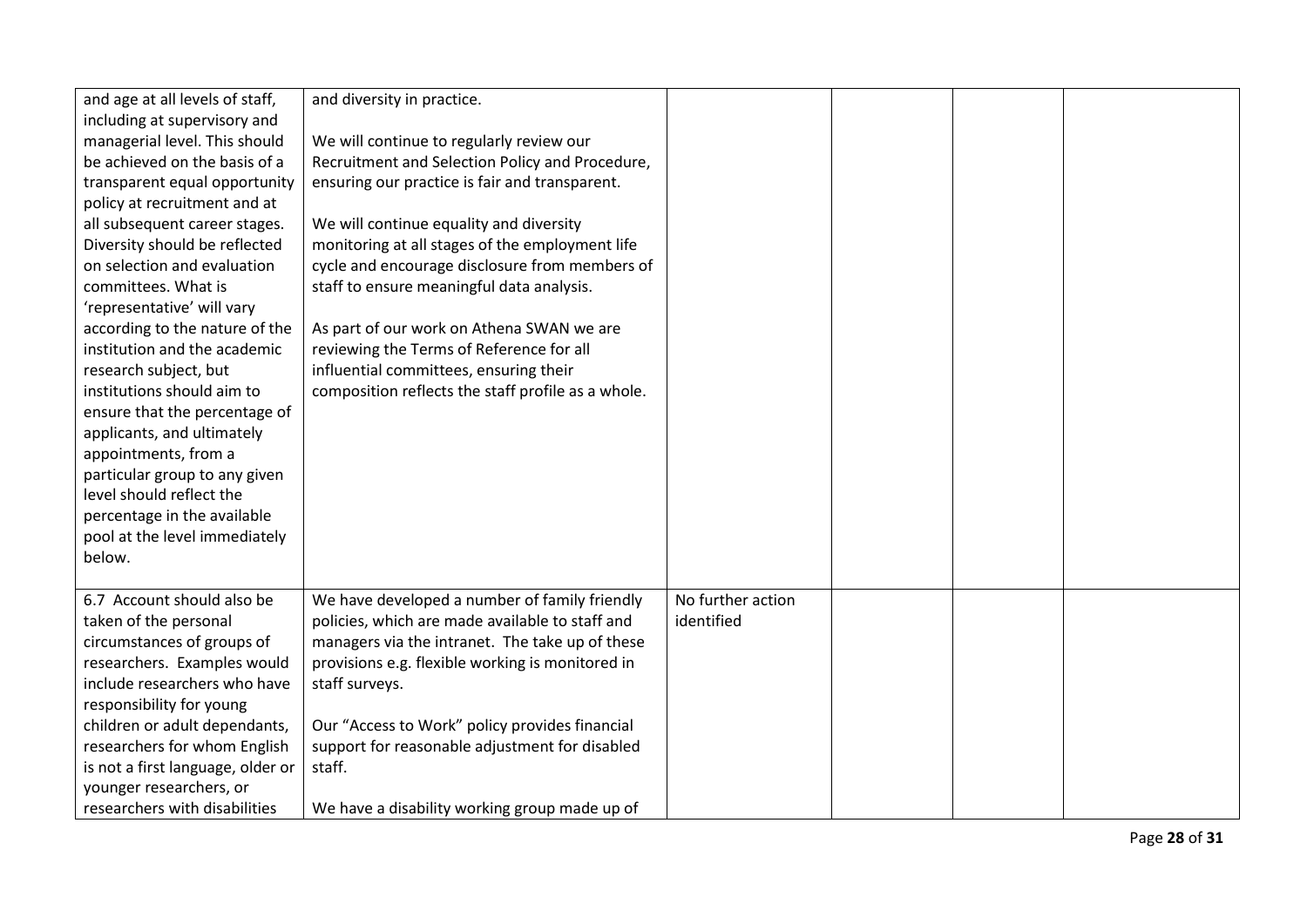| and long-term health issues.<br><b>Employers and funders should</b><br>change policies or practices<br>that directly or indirectly<br>disadvantage such groups.                                                                                             | disabled staff and students which advises on<br>institutional policy and practice and formally<br>reports in to the Equality and Diversity<br>Committee.<br>All policies and procedures are subject to an<br>equality impact assessment. These issues are<br>monitored through the staff survey and CROS.                                                                                                                                                                                                                                                                                                                                                                                                                                                                                                                                                                                                                                                                                                        |                                                                         |                                      |                                                                                           |                                                                                                                     |
|-------------------------------------------------------------------------------------------------------------------------------------------------------------------------------------------------------------------------------------------------------------|------------------------------------------------------------------------------------------------------------------------------------------------------------------------------------------------------------------------------------------------------------------------------------------------------------------------------------------------------------------------------------------------------------------------------------------------------------------------------------------------------------------------------------------------------------------------------------------------------------------------------------------------------------------------------------------------------------------------------------------------------------------------------------------------------------------------------------------------------------------------------------------------------------------------------------------------------------------------------------------------------------------|-------------------------------------------------------------------------|--------------------------------------|-------------------------------------------------------------------------------------------|---------------------------------------------------------------------------------------------------------------------|
| 6.8 All managers of research<br>should ensure that measures<br>exist at every institution<br>through which discrimination,<br>bullying or harassment can be<br>reported and addressed<br>without adversely affecting<br>the careers of innocent<br>parties. | We have recruited and trained internal "Dignity<br>Advisors". All new members of staff are made<br>aware of their existence at the New Staff<br>Welcome Seminar and information is available on<br>the portal and from posters around the buildings.<br>Each Division has a named HR Manager and HR<br>Administrator, who all new staff meet on their<br>first day. New staff are made aware that they<br>can speak to these individuals confidentially.<br>We have a staff counselling service which is a<br>confidential service available to all members of<br>staff.<br>We also have the post of Associate Dean for the<br>Career Development of Research Staff who<br>individuals can go to for advice and guidance.<br>Early 2014, the Equality and Diversity Manager<br>will implement an Institutional wide project to<br>develop understanding of bullying and<br>harassment. The project will include a number of<br>sessions for managers and supervisors on dealing<br>with bullying and harassment. | Implement<br>Understanding<br><b>Bullying and</b><br>Harassment Project | Equality and<br>Diversity<br>Manager | Project starts<br>January 2014<br>Interim<br>reviews<br>October<br>2014 and<br>April 2015 | 'Banter Can Hurt'<br>initiative was launched<br>to raise the subject of<br>the use of language in<br>the workplace. |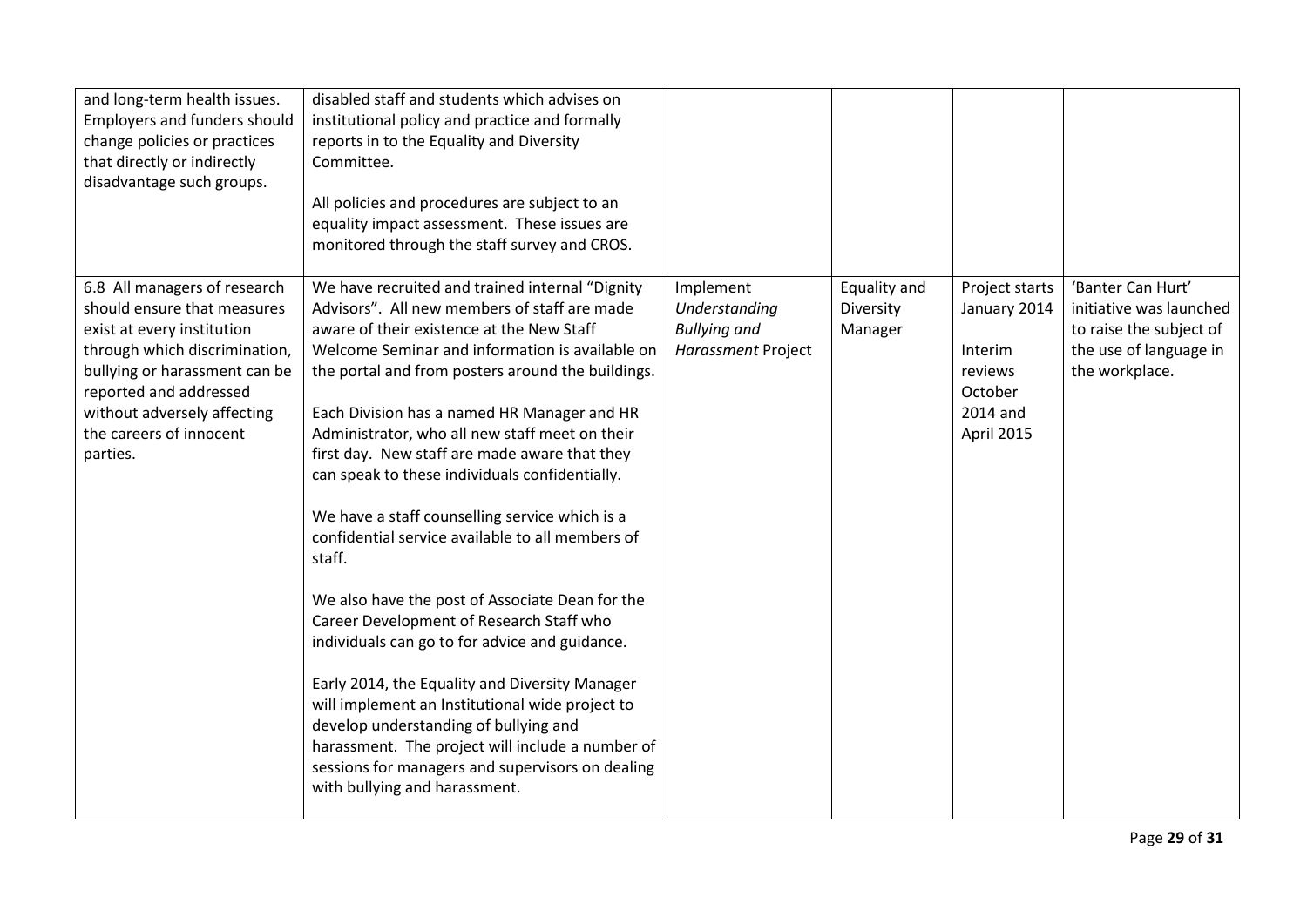| 6.9 Employers should also<br>consider participation in<br>schemes such as the Athena<br>SWAN Charter, the Juno<br>Project and other initiatives<br>aimed at promoting diversity<br>in research careers.<br><b>Principle 7</b>                                                                                                                            | SGUL is a Stonewall Diversity Champion and were<br>one of the first universities to enter Stonewall's<br>Work Equality Index. The Stonewall logo appears<br>on our e-recruitment website and job adverts.<br>We are working towards Athena SWAN bronze<br>award.<br>The sector and all stakeholders will undertake regular and collective review of their progress in strengthening the     | Achieve Athena<br>SWAN bronze status. | Athena SWAN<br>Self-<br>Assessment<br>Team | Application<br>Submitted<br>November<br>2013 | In 2015, SGUL was 47<br>out of 398 employers<br>in the Stonewall<br><b>Workplace Equality</b><br>Index.<br>Athena SWAN bronze<br>award was achieved in<br>2014. We will be<br>submitting our<br>application for the<br>Athena SWAN silver<br>award at the end of<br>November 2015. |
|----------------------------------------------------------------------------------------------------------------------------------------------------------------------------------------------------------------------------------------------------------------------------------------------------------------------------------------------------------|---------------------------------------------------------------------------------------------------------------------------------------------------------------------------------------------------------------------------------------------------------------------------------------------------------------------------------------------------------------------------------------------|---------------------------------------|--------------------------------------------|----------------------------------------------|------------------------------------------------------------------------------------------------------------------------------------------------------------------------------------------------------------------------------------------------------------------------------------|
| attractiveness and sustainability of research careers in the UK.                                                                                                                                                                                                                                                                                         |                                                                                                                                                                                                                                                                                                                                                                                             |                                       |                                            |                                              |                                                                                                                                                                                                                                                                                    |
|                                                                                                                                                                                                                                                                                                                                                          | <b>Current Policy and Practice</b>                                                                                                                                                                                                                                                                                                                                                          | <b>Action</b>                         | <b>Responsibility</b>                      | <b>Timescale</b>                             |                                                                                                                                                                                                                                                                                    |
| 7.1 The implementation of<br>the Concordat's principles will<br>lead to greater integration of<br>researchers into the<br>mainstream management and<br>career development<br>structures of their employing<br>organisations. The aim of this<br>section is to promote<br>implementation through a<br>collective commitment to<br>reviewing its progress. | All members of staff (including researchers) are<br>offered the same terms and conditions of<br>employment.<br>We participate (and will continue to participate)<br>in CROS to receive feedback and gain the view of<br>researchers.<br>Our progress against the Concordat Principles will<br>be monitored by the Contract Research Staff<br>Representative Group and the Research Strategy | No further action<br>identified.      |                                            |                                              |                                                                                                                                                                                                                                                                                    |